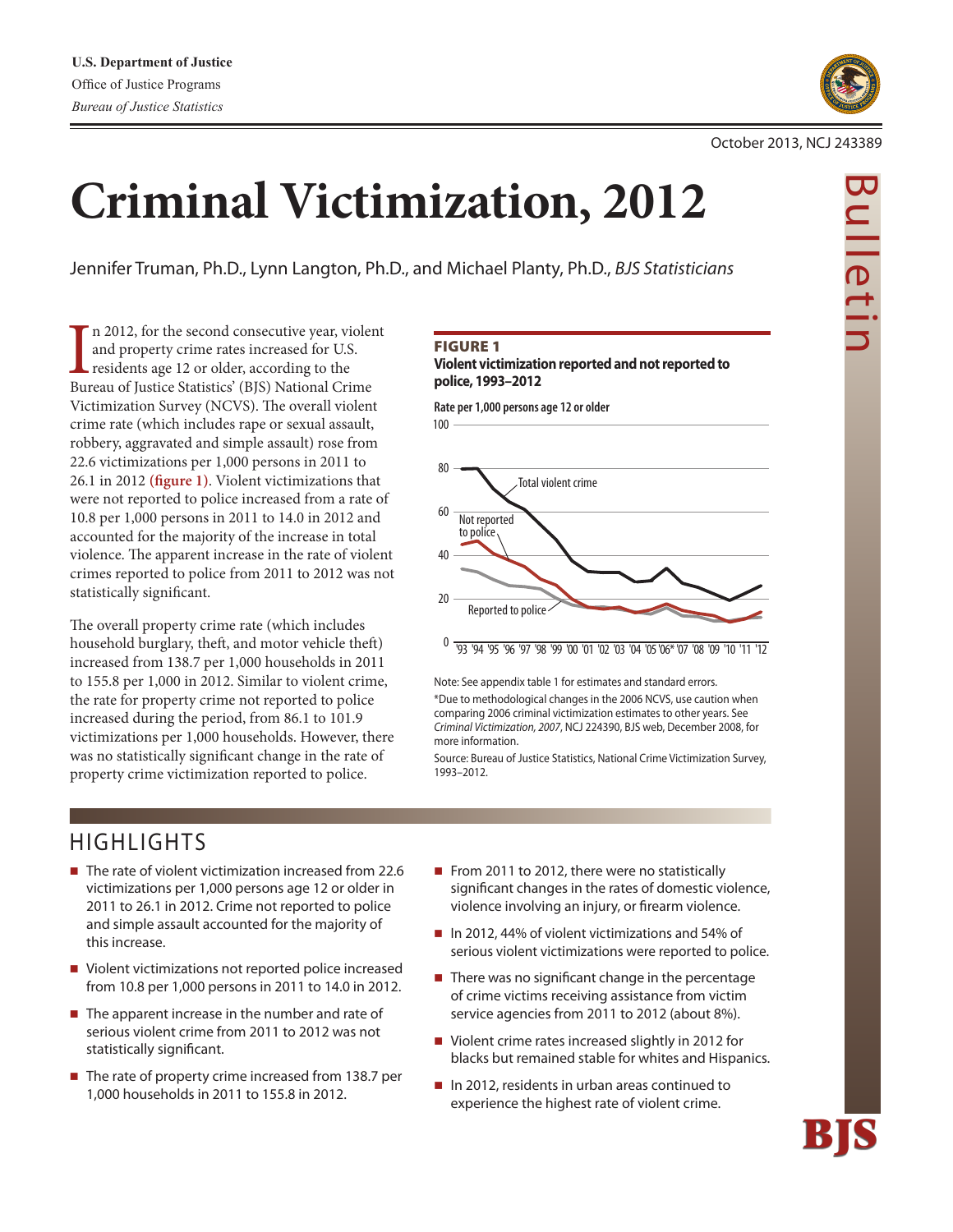# **Increase in simple assault accounted for majority of the rise in total violence from 2011 to 2012**

The rate of violent crime increased from 22.6 victimizations per 1,000 persons age 12 or older in 2011 to 26.1 per 1,000 in 2012 **(table 1)**. The number of violent victimizations rose from 5.8 million in 2011 to 6.8 million in 2012. When examined by crime type, this increase in the rate and number of violent

crimes was largely due to an increase in simple assault. In 2012, the rate of simple assault was 18.2 per 1,000, up from 15.4 in 2011. The apparent increase in the rate of serious violent crime—defined as rape or sexual assault, robbery, and aggravated assault—to 8.0 per 1,000 was not statistically significant. In 2012, the rates of serious violent crime and simple assault were lower than in 2003.

Table 1

**Violent victimization, by type of violent crime, 2003, 2011, and 2012**

|                                                |           | <b>Number</b> |             |      | Rate <sup>a</sup> |           |
|------------------------------------------------|-----------|---------------|-------------|------|-------------------|-----------|
| Type of crime                                  | 2003      | 2011          | 2012        | 2003 | 2011              | 2012      |
| Violent crime <sup>b</sup>                     | 7,679,050 | 5,812,520     | 6,842,590 + | 32.1 | 22.6              | $26.1 +$  |
| Rape/sexual assault                            | 325,310   | 244,190       | 346,830     | 1.4  | 0.9               | 1.3       |
| Robbery                                        | 708,380   | 557,260       | 741.760 ‡   | 3.0  | 2.2               | $2.8 \pm$ |
| Assault                                        | 6,645,360 | 5,011,080     | 5,754,010 ‡ | 27.8 | 19.5              | 22.0      |
| Aggravated assault                             | 1,362,270 | 1,053,390     | 996,110     | 5.7  | 4.1               | 3.8       |
| Simple assault                                 | 5,283,100 | 3,957,690     | 4,757,900 + | 22.1 | 15.4              | $18.2 +$  |
| Domestic violence <sup>c</sup>                 | .480,920  | 1,354,910     | 1,259,390   | 6.2  | 5.3               | 4.8       |
| Intimate partner violence <sup>d</sup>         | 1,040,290 | 850,770       | 810,790     | 4.3  | 3.3               | 3.1       |
| Violent crime involving injury                 | 2,029,200 | 1,450,650     | 1,573,460   | 8.5  | 5.6               | 6.0       |
| Serious violent crime <sup>e</sup>             | 2,395,950 | 1,854,840     | 2,084,690   | 10.0 | 7.2               | 8.0       |
| Serious domestic violence <sup>c</sup>         | 650,650   | 369,040       | 411,080     | 2.7  | 1.4               | 1.6       |
| Serious intimate partner violence <sup>d</sup> | 498,470   | 262,660       | 270,240     | 2.1  | 1.0               | 1.0       |
| Serious violent crime involving weapons        | 695,680   | 1,194,420     | 1,415,120   | 7.1  | 4.6               | 5.4       |
| Serious violent crime involving injury         | 953,740   | 689,810       | 762,170     | 4.0  | 2.7               | 2.9       |

Note: Detail may not sum to total due to rounding. Total population age 12 or older was 239,305,990 in 2003; 257,542,240 in 2011; and 261,996,320 in 2012. See appendix table 2 for standard errors.

† Significant change from 2011 to 2012 at 95% confidence level.

‡ Significant change from 2011 to 2012 at 90% confidence level.

aPer 1,000 persons age 12 or older.

bIncludes rape or sexual assault, robbery, aggravated assault, and simple assault.

cIncludes victimization committed by intimate partners (current or former spouses, boyfriends, or girlfriends) and family members.

dIncludes victimization committed by current or former spouses, boyfriends, or girlfriends.

eIncludes rape or sexual assault, robbery, and aggravated assault.

Source: Bureau of Justice Statistics, National Crime Victimization Survey, 2003, 2011, and 2012.

# **The National Crime Victimization Survey (NCVS)**

The NCVS collects information on nonfatal crimes reported and not reported to the police against persons age 12 or older from a nationally representative sample of U.S. households. It produces national rates and levels of violent and property victimization, as well as information on the characteristics of crimes and victims, and the consequences of victimization. Since the NCVS is based on interviews with victims, it does not measure homicide.

The NCVS measures the violent crimes of rape or sexual assault, robbery, aggravated assault, and simple assault. The NCVS classifies rape, sexual assault, robbery, and aggravated assault as serious violent crimes. Property crimes include household burglary, motor vehicle theft, and theft. The survey also measures personal larceny, which includes pick pocketing and purse snatching. For additional estimates not included in this report, see the NCVS Victimization Analysis Tool (NVAT) on the BJS website.

Victimization is the basic unit of analysis used throughout this report. Victimization is a crime as it affects one person or household. For personal crimes, the number of victimizations is equal to the number of victims present during a criminal incident. The number of victimizations may be greater than the number of incidents because more than one person may be victimized during an incident. Each crime against a household is counted as having a single victim, the affected household.

The victimization rate is a measure of the occurrence of victimizations among a specified population group. For personal crimes, this is based on the number of victimizations per 1,000 residents age 12 or older. For household crimes, the victimization rate is calculated using the number of incidents per 1,000 households.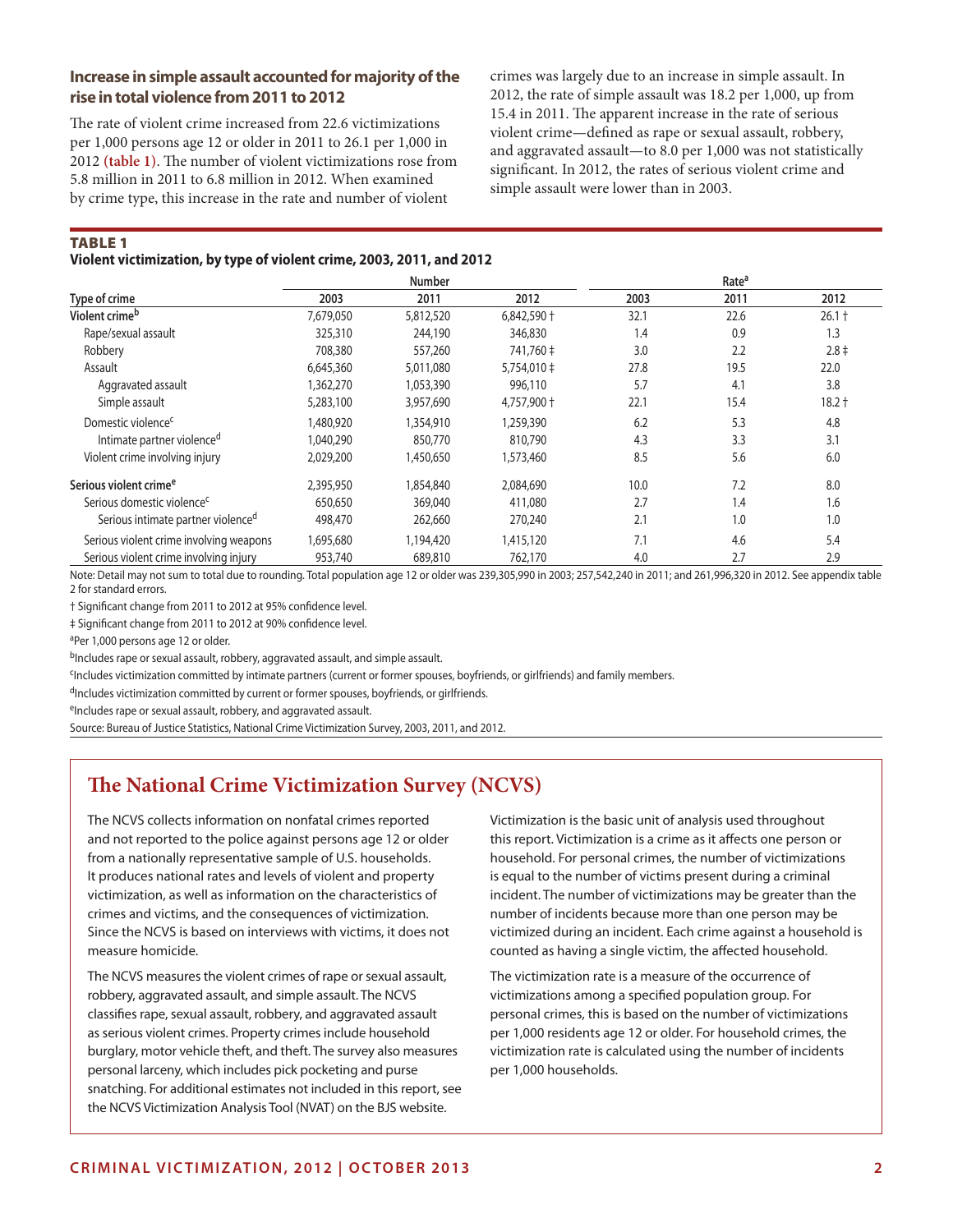# **No significant change in the rate of domestic violence from 2011 to 2012**

The rate of domestic violence—crime committed by intimate partners and family members—remained stable from 2011 to 2012 (5 per 1,000) **(table 1)**. No measurable change was detected from 2011 to 2012 in rates of intimate partner violence—victimizations committed by current or former spouses, boyfriends, or girlfriends—(3 per 1,000) or rates of serious violent crime involving weapons (5 per 1,000) or injury to the victim (3 per 1,000). The rates of serious violent crime involving weapons or injury to the victim in 2012 were lower than rates in 2003.

## **No significant change in firearm violence from 2011 to 2012**

There was no measurable change in the rate of firearm violence from 2011 to 2012 and from 2003 to 2012 **(table 2)**. In 2003, 2011, and 2012, the rate of firearm violence was approximately 2.0 victimizations per 1,000 persons age 12 or older. In 2012, firearms were used in about 7% of all violent crime incidents. This percentage has been relatively stable over the past decade. In 2012, about 66% of all serious violent crimes that involved a firearm were reported to police. There was no measurable change in the rates of firearm violence reported and not reported to police from 2011 to 2012.

#### **TABLE 2 Firearm violence, 2003, 2011, and 2012**

|                                  | 2003    | 2011    | 2012    |
|----------------------------------|---------|---------|---------|
| <b>Firearm incidents</b>         | 385,040 | 415,160 | 427.700 |
| <b>Firearm victimizations</b>    | 467,350 | 467,930 | 460,720 |
| Rate of firearm violence*        | 2.0     | 1.8     | 1.8     |
| Reported to the police*          | 1.4     | 1.3     | 1.2     |
| Not reported to the police*      | 0.5     | 0.5     | 0.6     |
| Percent of all violent incidents | 5.6%    | 7.7%    | 6.6%    |
| Percent reported to the police   | 73.5%   | 73.5%   | 66.4%   |

Note: Includes violent incidents and victimizations in which the offender had, showed, or used a firearm. See appendix table 3 for standard errors.

\*Per 1,000 persons age 12 or older.

Source: Bureau of Justice Statistics, National Crime Victimization Survey, 2003, 2011, and 2012.

# **The homicide rate declined 48% from 1993 to 2011**

Since the NCVS interviews victims of crimes, homicide is not included in nonfatal victimization estimates. Homicide rates are based on data from the Center for Disease Control's Vital Statistics System.1 From 1993 to 2011, the rate of homicide declined 48%, from 9.9 to 5.1 homicides per 100,000 persons **(figure 2)**. Over the past 10 years, from 2002 to 2011, the rate declined from 6.1 to 5.1 homicides per 100,000, with the majority of the decline occurring from 2008 to 2011.

<sup>1</sup>The CDC's Vital Statistics are one of two national sources of data on homicide victimization. Rates of homicide are also available through the FBI's Supplemental Homicide Report (SHR). Rates of homicide may differ slightly depending on which source is used.

#### **FIGURE 2 Homicide victimization, 1993–2011**

**Rate per 100,000 persons**



injure or kill resulting in death, by any means. Excludes homicides due to legal intervention and operations of war. Justifiable homicide is not identified in WISQARS. See appendix table 4 for rates.

<sup>a</sup>Homicide estimates that occurred as a result of the events of September 11, 2001, are included in the total number of homicides.

bPreliminary estimates retrieved from Hoyert, D.L. & Xu, J.Q. (2012). Deaths: Preliminary data for 2011. *National Vital Statistics Reports, 61(6)*.

Source: Centers for Disease Control and Prevention, National Center for Injury Prevention and Control. Web-based Injury Statistics Query and Reporting System (WISQARS), 1993–2010. Retrieved from www.cdc.gov/ncipc/wisqars.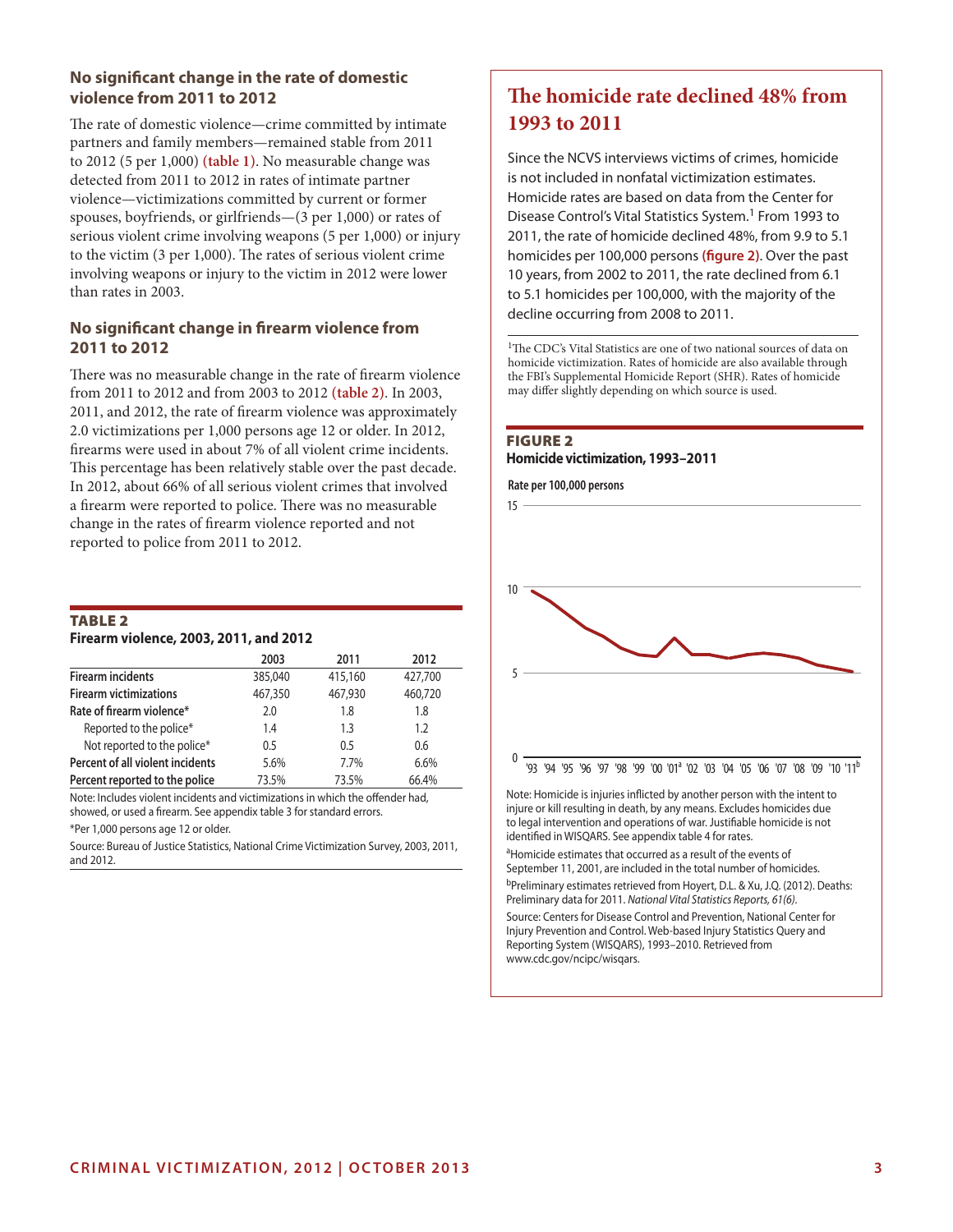# **Thefts accounted for majority of increase in property crime**

The number and rate of property crime victimization increased from 2011 to 2012 **(table 3)**. In 2012, the number of property crimes (19.6 million) rose to a similar level seen a decade earlier in 2003 (19.8 million). The rate of property crime victimization increased from 138.7 per 1,000 households in 2011 to 155.8 in 2012, and was driven primarily by an increase in theft. The rate of theft victimization increased from 104.2 per 1,000 households in 2011 to 120.9 in 2012, while no measurable change occurred in the rates of burglary and motor vehicle theft during the same period.

# **In 2012, 44% of violent victimizations were reported to police**

The NCVS allows for an examination of crimes reported and not reported to police. Victims may not report the victimization for a variety of reasons, including fear of reprisal or getting the offender in trouble, believing that police would not or could not do anything to help, and believing the crime to be a personal issue or trivial. Police notification can come from the victim, a third party (including witnesses, other victims, household members, or other officials, such as school officials or workplace managers), or police being at the scene of the incident. Police notification may occur during or immediately following a criminal incident or at a later date.

From 2011 to 2012, there was no statistically significant change in the percentage of violent and serious violent victimizations reported to police **(table 4)**. In 2012, 44% of violent victimizations and about 54% of serious violent victimizations were reported to police. A greater percentage of robbery (56%) and aggravated assault (62%) victimizations were reported to police, compared to simple assault (40%) and rape or sexual assault (28%) victimizations. The percentage of violence involving a weapon that was reported to police decreased from 67% in 2011 to 56% in 2012.

From 2011 to 2012, the percentage of property victimizations reported to police declined from 37% to 34%. The percentage of reported thefts declined from 30% to 26% during the same period, accounting for the majority of the decline in the overall percentage of property victimizations that were reported to police. No measurable change was detected in the percentage of burglaries and motor vehicle thefts that were reported to police from 2011 to 2012. Similar to previous years, in 2012 a larger percentage of motor vehicle thefts (79%) than burglaries (55%) and other thefts (26%) were reported to police.

#### **TABLE 4**

#### **Percent of victimization reported to police, by type of crime, 2003, 2011, and 2012**

| Type of crime                                  | 2003 | 2011 | 2012 |
|------------------------------------------------|------|------|------|
| Violent crime <sup>a</sup>                     | 48%  | 49%  | 44%  |
| Rape/sexual assault                            | 56   | 27   | 28   |
| Robbery                                        | 64   | 66   | 56   |
| Assault                                        | 45   | 48   | 44   |
| Aggravated assault                             | 56   | 67   | 62   |
| Simple assault                                 | 43   | 43   | 40   |
| Domestic violence <sup>b</sup>                 | 57   | 59   | 55   |
| Intimate partner violence <sup>c</sup>         | 60   | 60   | 53   |
| Violent crime involving injury                 | 56   | 61   | 59   |
| Serious violent crime <sup>d</sup>             | 58%  | 61%  | 54%  |
| Serious domestic violence <sup>b</sup>         | 61   | 58   | 61   |
| Serious intimate partner violence <sup>c</sup> | 63   | 59   | 55   |
| Serious violent crime involving weapons        | 59   | 67   | 56+  |
| Serious violent crime involving injury         | 64   | 66   | 56   |
| Property crime <sup>e</sup>                    | 38%  | 37%  | 34%+ |
| <b>Burglary</b>                                | 54   | 52   | 55   |
| Motor vehicle theft                            | 77   | 83   | 79   |
| Theft                                          | 31   | 30   | 26†  |

Note: See appendix table 6 for standard errors.

† Significant change from 2011 to 2012 at the 95% confidence level.

aIncludes rape or sexual assault, robbery, aggravated assault, and simple assault. bIncludes victimization committed by intimate partners (current or former spouses, boyfriends, or girlfriends) and family members.

cIncludes victimization committed by current or former spouses, boyfriends, or girlfriends.

dIncludes rape or sexual assault, robbery, and aggravated assault.

eIncludes household burglary, motor vehicle theft, and theft.

Source: Bureau of Justice Statistics, National Crime Victimization Survey, 2003, 2011, and 2012.

# Table 3

**Property victimization, by type of property crime, 2003, 2011, and 2012**

|                             |            | <b>Number</b> |              | Rate <sup>a</sup> |       |           |  |
|-----------------------------|------------|---------------|--------------|-------------------|-------|-----------|--|
| Type of crime               | 2003       | 2011          | 2012         | 2003              | 2011  | 2012      |  |
| Property crime <sup>b</sup> | 19,792,450 | 17,063,150    | 19,622,980 + | 173.4             | 138.7 | $155.8 +$ |  |
| Household burglary          | 3,648,670  | 3,613,840     | 3,764,540    | 32.0              | 29.4  | 29.9      |  |
| Motor vehicle theft         | 1,032,470  | 628,220       | 633,740      | 9.0               | 5.1   | 5.0       |  |
| Theft                       | 15,111,310 | 12,821,090    | 15,224,700 + | 132.4             | 104.2 | $120.9 +$ |  |
|                             |            |               |              |                   |       |           |  |

Note: Total number of households was 114,136,930 in 2003; 123,038,570 in 2011; and 125,920,480 in 2012. See appendix table 5 for standard errors.

aPer 1,000 households.

bIncludes household burglary, motor vehicle theft, and theft.

† Significant change from 2011 to 2012 at the 95% confidence level.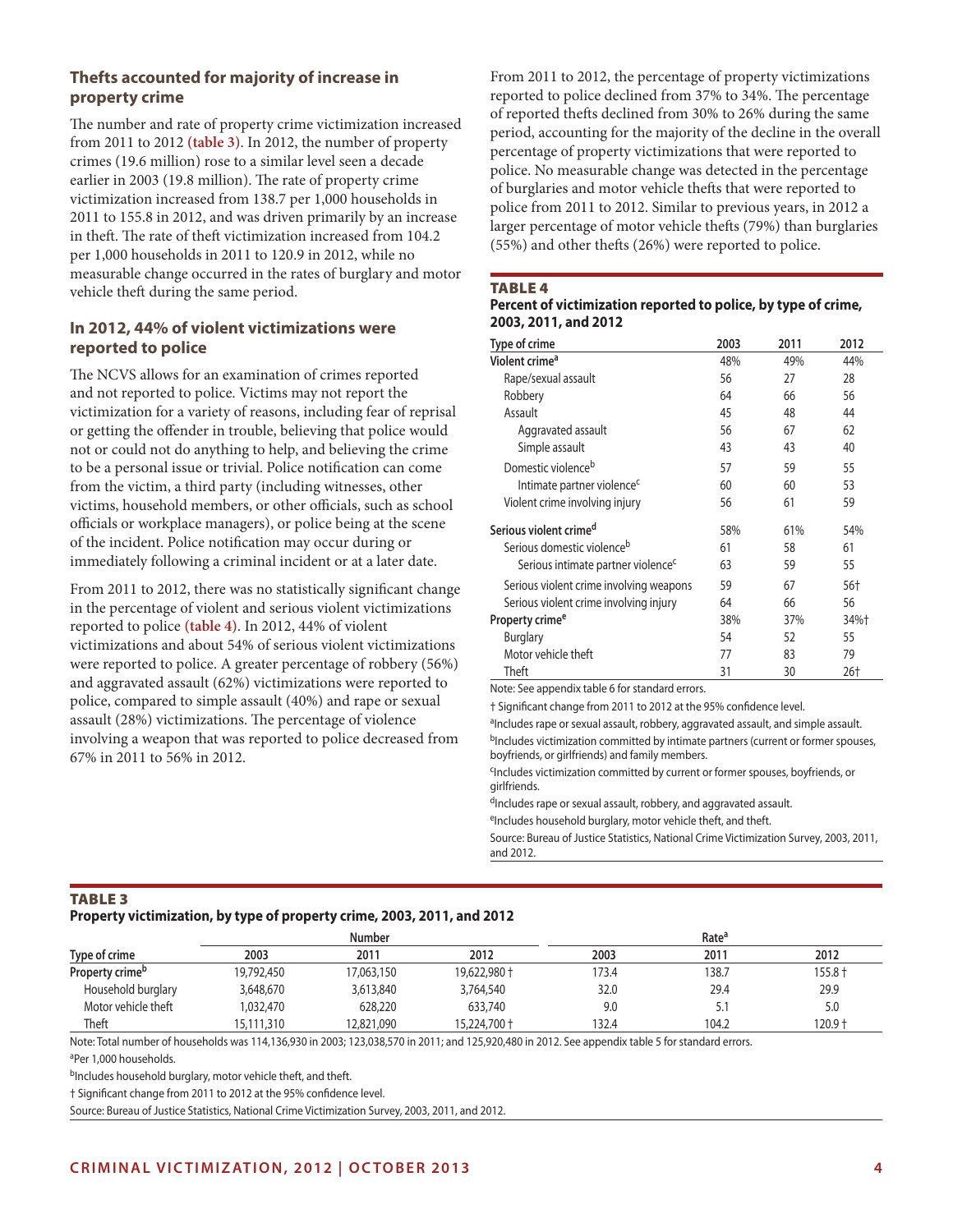# **Violent victimization rate for crimes not reported to police increased**

From 2011 to 2012, no difference was detected in the rate of violent victimization reported to police **(table 5)**. The violent victimization rate for crimes not reported to police increased from 10.8 to 14.0 per 1,000 persons ages 12 or older. For serious violence, the rate of reported victimizations remained stable from 2011 to 2012 (4 per 1,000), while the rate of unreported victimizations increased slightly, from 2.6 per 1,000 persons in 2011 to 3.5 in 2012. From 2011 to 2012, the rate of simple assault not reported to police increased from 8.2 to 10.6 per 1,000 persons, but no change was detected in the rate of simple assault reported to police (approximately 7.0 per 1,000).

From 2011 to 2012, no measurable change was observed in the rate of total property crime victimization reported to police. In 2012, victims reported to police about 52 property crimes per 1,000 households. The rate of property crime not reported to police increased from 86.1 per 1,000 households in 2011 to 101.9 in 2012.

There was no measurable change in the rate of theft victimizations reported to police from 2011 to 2012. However, among theft victimizations not reported to police, the rate of victimization increased from 71.6 per 1,000 households in 2011 to 87.7 in 2012, accounting for the majority of the overall increase in property crime.

Table 5

| Violent victimization rate for crimes reported and not reported to police, by type of crime, 2003, 2011, and 2012 |  |
|-------------------------------------------------------------------------------------------------------------------|--|
|-------------------------------------------------------------------------------------------------------------------|--|

|                                                |      | Reported to police |      | Not reported to police |      |           |  |
|------------------------------------------------|------|--------------------|------|------------------------|------|-----------|--|
| Type of crime                                  | 2003 | 2011               | 2012 | 2003                   | 2011 | 2012      |  |
| Violent crime <sup>a</sup>                     | 15.2 | 11.1               | 11.5 | 16.2                   | 10.8 | $14.0 +$  |  |
| Rape/sexual assault                            | 0.8  | 0.3                | 0.4  | 0.6                    | 0.7  | 0.9       |  |
| Robbery                                        | 1.9  | 1.4                | 1.6  | 1.1                    | 0.7  | $1.2 +$   |  |
| Assault                                        | 12.6 | 9.4                | 9.6  | 14.6                   | 9.4  | $11.9 +$  |  |
| Aggravated assault                             | 3.2  | 2.7                | 2.4  | 2.3                    | 1.2  | 1.3       |  |
| Simple assault                                 | 9.4  | 6.6                | 7.2  | 12.2                   | 8.2  | $10.6 +$  |  |
| Domestic violence <sup>b</sup>                 | 3.5  | 3.1                | 2.6  | 2.6                    | 2.1  | 2.0       |  |
| Intimate partner violence <sup>c</sup>         | 2.6  | 2.0                | 1.6  | 1.6                    | 1.3  | 1.3       |  |
| Violent crime involving injury                 | 4.7  | 3.4                | 3.5  | 3.5                    | 1.9  | 2.4       |  |
| Serious violent crime <sup>d</sup>             | 5.8  | 4.4                | 4.3  | 4.0                    | 2.6  | $3.5 \pm$ |  |
| Serious domestic violence <sup>b</sup>         | 1.7  | 0.8                | 1.0  | 0.9                    | 0.6  | 0.6       |  |
| Serious intimate partner violence <sup>c</sup> | 1.3  | 0.6                | 0.6  | 0.7                    | 0.4  | 0.4       |  |
| Serious violent crime involving weapons        | 4.2  | 3.1                | 3.0  | 2.7                    | 1.4  | $2.3 +$   |  |
| Serious violent crime involving injury         | 2.5  | 1.8                | 1.6  | 1.3                    | 0.8  | $1.2 \pm$ |  |
| Property crime <sup>e</sup>                    | 65.1 | 51.1               | 52.2 | 106.4                  | 86.1 | $101.9 +$ |  |
| <b>Burglary</b>                                | 17.2 | 15.1               | 16.4 | 14.5                   | 13.6 | 13.2      |  |
| Motor vehicle theft                            | 6.9  | 4.2                | 4.0  | 2.0                    | 0.9  | 1.1       |  |
| Theft                                          | 41.0 | 31.8               | 31.9 | 89.9                   | 71.6 | $87.7 +$  |  |

Note: Victimization rates per 1,000 persons age 12 or older for violent crime and per 1,000 households for property crime. See appendix table 7 for standard errors.

† Significant change from 2011 to 2012 at the 95% confidence level.

‡ Significant change from 2011 to 2012 at the 90% confidence level.

aIncludes rape or sexual assault, robbery, aggravated assault, and simple assault.

b<sub>Includes</sub> victimization committed by intimate partners (current or former spouses, boyfriends, or girlfriends) and family members.

<sup>c</sup>Includes victimization committed by current or former spouses, boyfriends, or girlfriends.

dIncludes rape or sexual assault, robbery, and aggravated assault.

eIncludes household burglary, motor vehicle theft, and theft.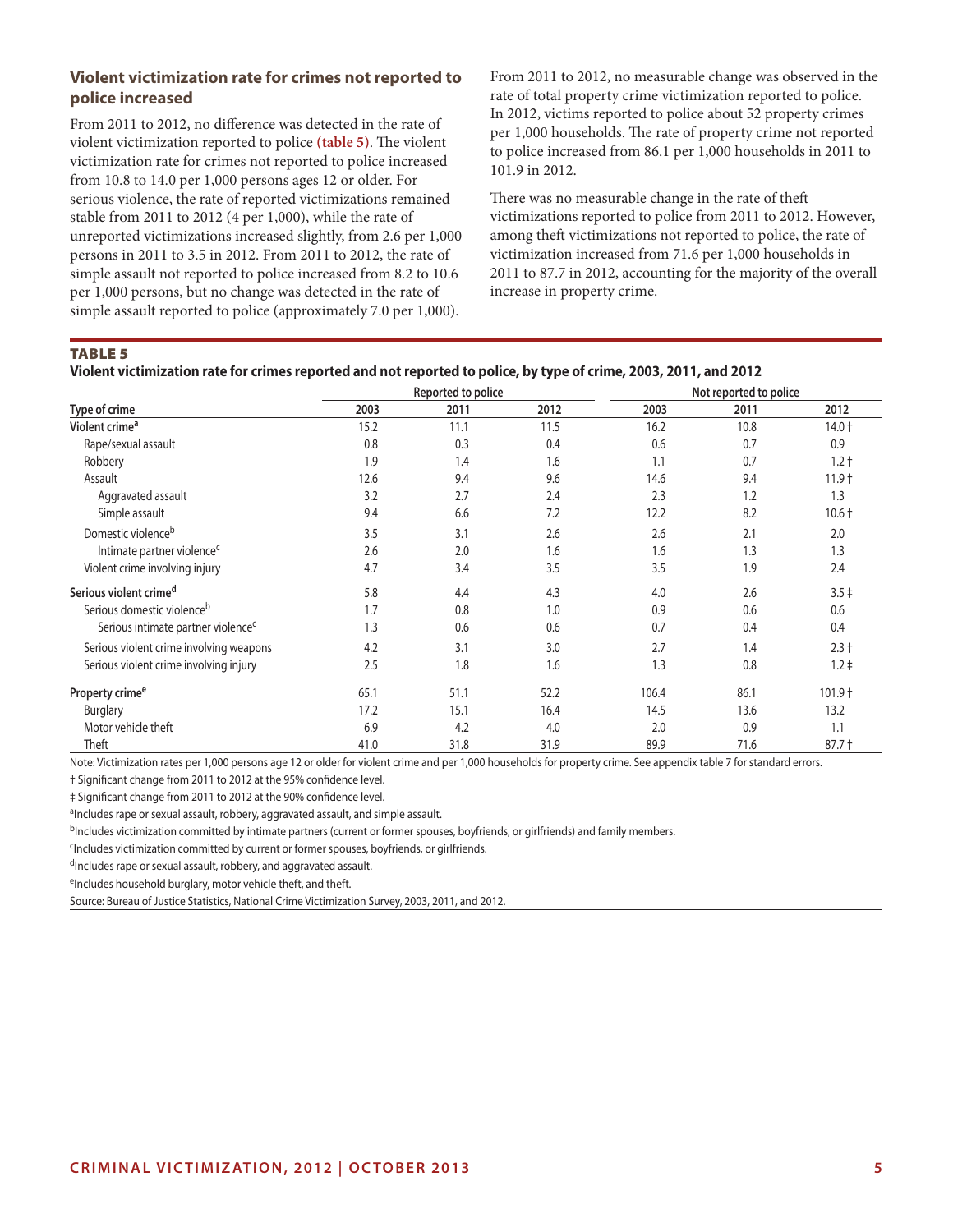## **In 2012, 8% of violent crime victims received assistance from a victim service agency**

Victim service agencies are publicly or privately funded organizations that provide victims with support and services to aid their physical and emotional recovery, offer protection from future victimizations, guide them through the criminal justice system process, and assist them in obtaining restitution. From 2011 to 2012, there was no change in the percentage of violent crime victims who received assistance from a victim service agency (approximately 8%) **(table 6)**. In 2012, a greater percentage of rape or sexual assault victims (22%) received assistance than victims of robbery (6%), aggravated assault (8%), or simple assault (8%).

# Table 6

#### **Violent crime victims who received assistance from a victim service agency, by type of crime, 2003, 2011, and 2012**

|                                |       | Percent of victims who received services |       |
|--------------------------------|-------|------------------------------------------|-------|
| Type of crime                  | 2003  | 2011                                     | 2012  |
| <b>Violent crime</b>           | 12.1% | 8.6%                                     | 8.2%  |
| Serious violent crime          | 15.4% | 10.4%                                    | 9.6%  |
| Rape/sexual assault            | 19.4  | 22.9!                                    | 21.7  |
| Robbery                        | 16.2  | 7.7                                      | 6.3!  |
| Aggravated assault             | 14.0  | 8.9                                      | 7.9   |
| Simple assault                 | 10.6% | 7.7%                                     | 7.6%  |
| Violent crime involving injury | 17.7% | 14.3%                                    | 14.9% |
| Violent crime involving weapon | 13.0% | 9.0%                                     | 8.8%  |

Note: See appendix table 10 for standard errors.

! Interpret with caution. Estimate based on 10 or fewer sample cases, or coefficient of variation is greater than 50%.

Source: Bureau of Justice Statistics, National Crime Victimization Survey, 2003, 2011, 2012.

# **The composition of violent crime remained stable from 1993 to 2012**

From 1993 to 2012, overall violent victimization declined from a rate of 79.8 per 1,000 persons age 12 or older to 26.1 per 1,000. All types of violent crime (rape or sexual assault, robbery, aggravated and simple assault) declined during this period **(figure 3)**. While the rates of violent victimization have changed over time, the general composition of violent victimization has remained relatively stable **(figure 4)**.

#### Figure 3

#### **Rate of violent victimization, by type of crime, 1993–2012**

**Rate per 1,000 persons**



Note: See appendix table 8 for estimates and standard errors.

\*Due to methodological changes in the 2006 NCVS, use caution when comparing 2006 criminal victimization estimates to other years. See *Criminal Victimization, 2007*, NCJ 224390, BJS web, December 2008, for more information. Source: Bureau of Justice Statistics, National Crime Victimization Survey, 1993–2012.

From 1993 to 2012, approximately 70% of all violent victimizations were simple assaults. Serious violence accounted for the remainder of violent victimizations, with relative stability in the distributions of rape or sexual assault, robbery, and aggravated assault from 1993 to 2012. During this period, aggravated assault accounted for about 20% of all violent victimizations; robbery for 10%; and rape or sexual assault for 5%.

# Figure 4

#### **Percent of violent victimization, by type of crime, 1993–2012**



Note: See appendix table 9 for estimates and standard errors. \*Due to methodological changes in the 2006 NCVS, use caution when comparing 2006 criminal victimization estimates to other years. *See Criminal Victimization, 2007*, NCJ 224390, BJS web, December 2008, for more information. Source: Bureau of Justice Statistics, National Crime Victimization Survey, 1993–2012.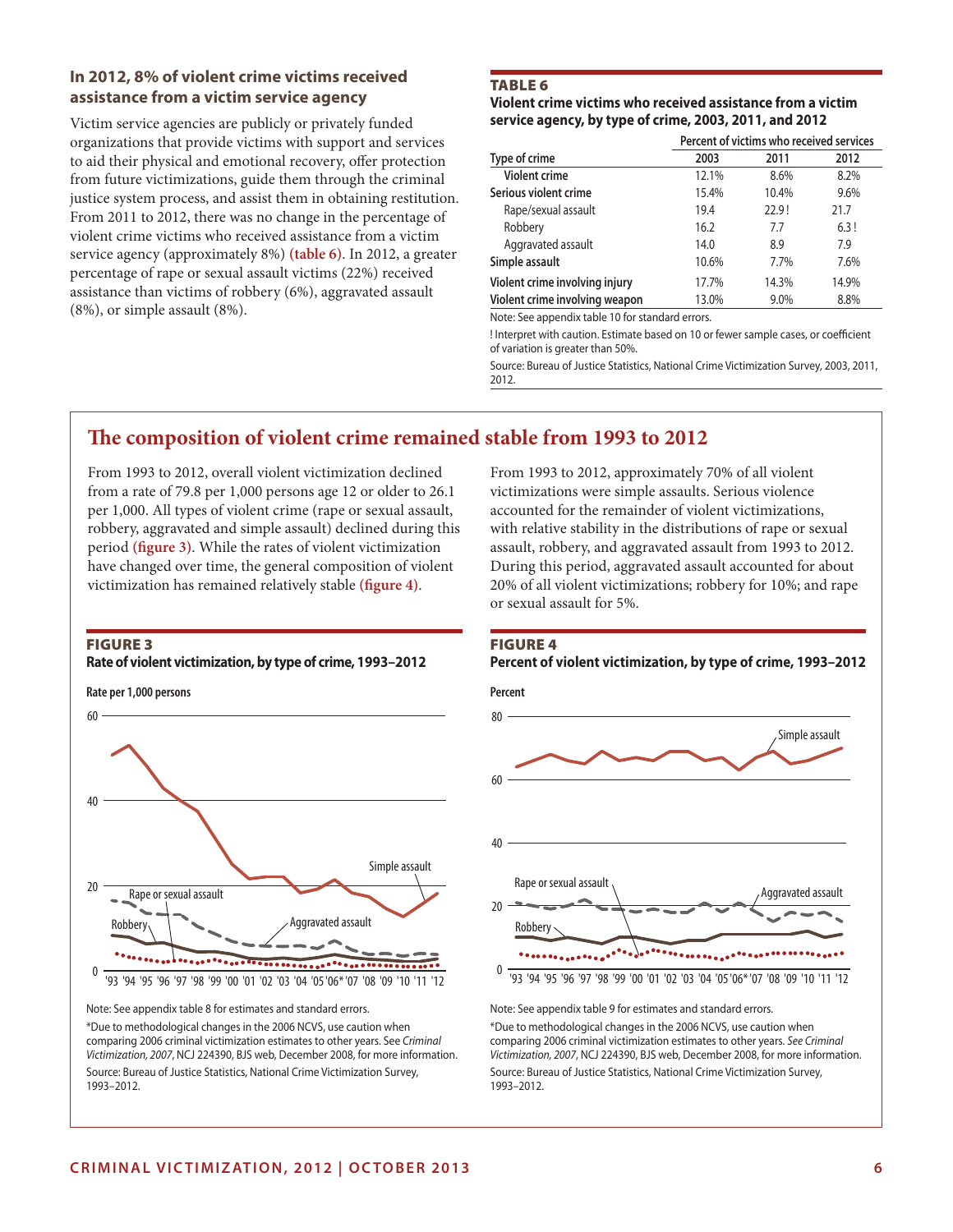# **Violent crime increased slightly for blacks but remained stable for whites and Hispanics**

From 2011 to 2012, rates of violent and serious violent victimization did not change significantly for either males or females **(table 7)**. In 2012, males had higher rates of violent and serious violent victimization than females.

The rate of violent victimization for non-Hispanic blacks increased from 26.4 per 1,000 persons age 12 or older in 2011 to 34.2 per 1,000 in 2012. Both the rates for non-Hispanic whites and Hispanics remained flat from 2011 to 2012. In 2011, there were no measurable differences in the violent crime rates for blacks, whites, or Hispanics, while in 2012, the rate for blacks (34.2 per 1,000) was higher than the rates for whites (25.2 per 1,000) and Hispanics (24.5 per 1,000).

Rates of serious violent victimization for whites, blacks, and Hispanics remained stable from 2011 to 2012. Similar to 2011, the rate of serious violence in 2012 for blacks (11.3 per 1,000) was higher than the rate for whites (6.8 per 1,000).

From 2011 to 2012, violent victimization rates increased for persons ages 35 to 49, from 21.9 to 29.1 per 1,000. Persons ages 12 to 17 and 25 to 34 experienced a slight increase in violence in this same period, while the rates of violent victimization for all other age groups remained flat. There was no measurable change in the rates of serious violence for any age groups from 2011 to 2012. Similar to 2011, persons ages 12 to 24 had higher rates of violent victimization than persons age 35 or older in 2012.

#### **TABLE 7**

**Rate of violent victimization, by demographic characteristics of victims, 2003, 2011, and 2012**

|                                                           |       | Violent crime <sup>a</sup> |             | Serious violent crimeb |       |                |
|-----------------------------------------------------------|-------|----------------------------|-------------|------------------------|-------|----------------|
| Demographic characteristics of victims                    | 2003  | 2011                       | 2012        | 2003                   | 2011  | 2012           |
| <b>Total</b>                                              | 32.1  | 22.6                       | 26.1        | 10.0                   | 7.2   | 8.0            |
| Sex                                                       |       |                            |             |                        |       |                |
| Male                                                      | 34.6  | 25.5                       | 29.1        | 10.2                   | 7.7   | 9.4            |
| Female                                                    | 29.7  | 19.8                       | 23.3        | 9.9                    | 6.7   | 6.6            |
| Race/Hispanic origin                                      |       |                            |             |                        |       |                |
| White <sup>c</sup>                                        | 32.3  | 21.6                       | 25.2        | 9.4                    | 6.5   | 6.8            |
| Black/African American <sup>c</sup>                       | 35.9  | 26.4                       | $34.2 \;$   | 12.8                   | 10.8  | 11.3           |
| Hispanic/Latino                                           | 26.6  | 23.9                       | 24.5        | 9.7                    | 7.2   | 9.3            |
| American Indian/Alaska Native <sup>c</sup>                | 85.2  | 45.4                       | 46.9        | 35.2                   | 12.6! | 26.2!          |
| Asian/Native Hawaiian/other Pacific Islander <sup>c</sup> | 9.9   | 11.2                       | 16.4        | 5.1                    | 2.5!  | $9.1 +$        |
| Two or more races <sup>c</sup>                            | 140.7 | 65.0                       | 42.8        | 47.8                   | 26.2  | $9.5! \dagger$ |
| Age                                                       |       |                            |             |                        |       |                |
| $12 - 17$                                                 | 78.3  | 37.7                       | $48.4 \pm$  | 22.7                   | 8.8   | 9.9            |
| $18 - 24$                                                 | 63.8  | 49.1                       | 41.0        | 23.7                   | 16.3  | 14.7           |
| $25 - 34$                                                 | 39.0  | 26.5                       | $34.2 \div$ | 11.9                   | 9.6   | 10.9           |
| $35 - 49$                                                 | 23.1  | 21.9                       | $29.1 +$    | 7.1                    | 7.0   | 9.5            |
| $50 - 64$                                                 | 16.3  | 13.1                       | 15.0        | 4.2                    | 4.3   | 4.6            |
| 65 or older                                               | 3.1   | 4.4                        | 5.7         | 0.9                    | 1.7   | 1.6            |
| <b>Marital status</b>                                     |       |                            |             |                        |       |                |
| Never married                                             | 57.7  | 35.5                       | 40.7        | 18.2                   | 11.7  | 11.9           |
| Married                                                   | 14.2  | 11.0                       | 13.5        | 3.2                    | 3.7   | 3.9            |
| Widowed                                                   | 7.8   | 3.8                        | $8.3 +$     | 1.2                    | 0.7!  | $2.6+$         |
| Divorced                                                  | 44.6  | 37.8                       | 37.0        | 17.0                   | 9.2   | 10.9           |
| Separated                                                 | 100.9 | 73.0                       | 83.1        | 47.8                   | 26.4  | 39.5           |

Note: Victimization rates per 1,000 persons age 12 or older. See appendix table 11 for standard errors.

† Significant change from 2011 to 2012 at the 95% confidence level.

‡ Significant change from 2011 to 2012 at the 90% confidence level.

! Interpret with caution. Estimate based on 10 or fewer sample cases, or coefficient of variation is greater than 50%.

aIncludes rape or sexual assault, robbery, aggravated assault, and simple assault.

bIncludes rape or sexual assault, robbery, and aggravated assault.

cExcludes persons of Hispanic or Latino origin.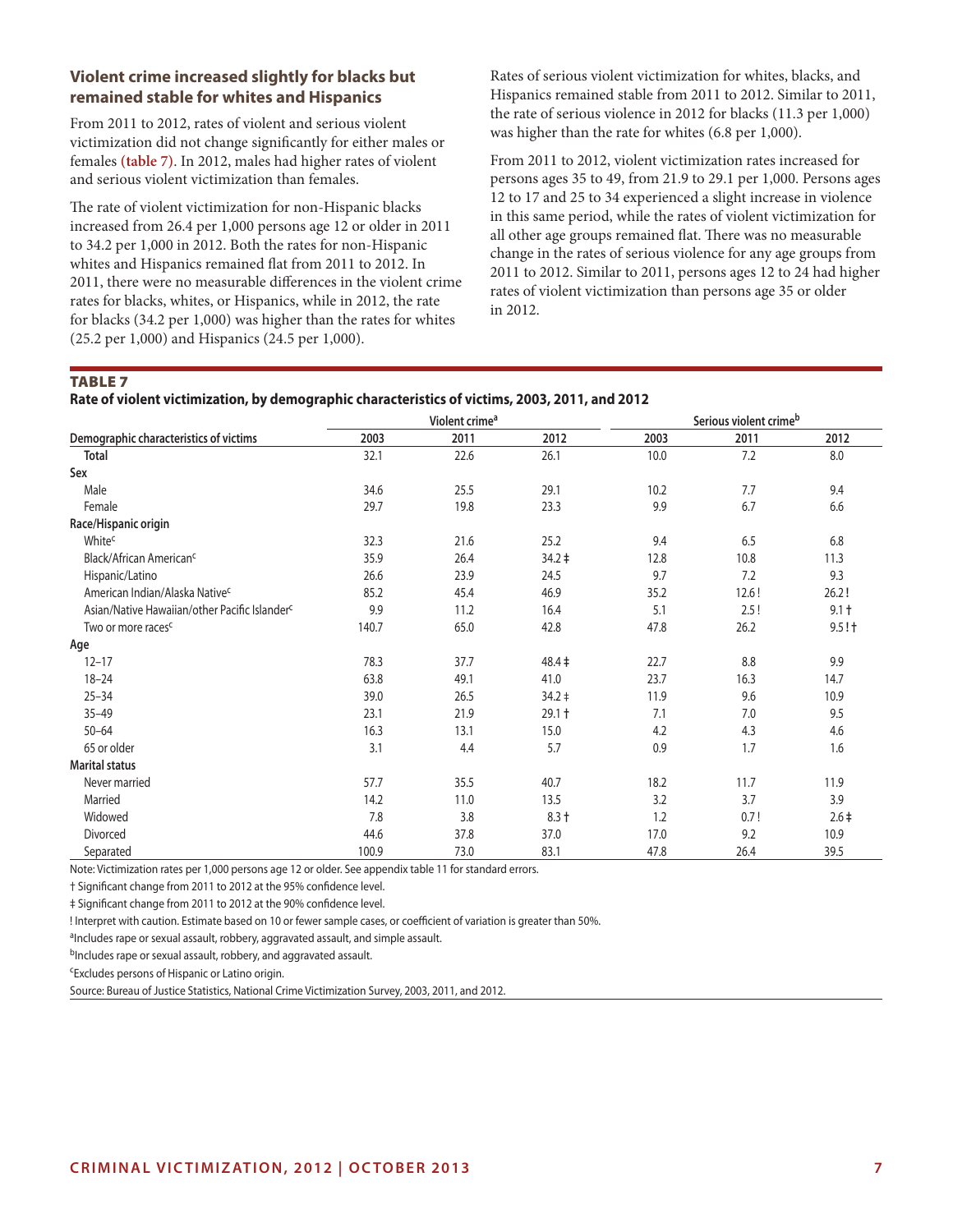Rates of violent victimization remained flat from 2011 to 2012 for persons of all marital statuses other than those who were widowed. Violent victimization rates for persons who were widowed increased from 3.8 per 1,000 in 2011 to 8.3 in 2012. Married persons generally had the lowest rates of violence compared to persons never married, divorced, or separated, and this was also observed in 2012. Married persons experienced 13.5 victimizations per 1,000 persons in 2012, compared to 37.0 for divorced, 40.7 for never married, and 83.1 for separated persons. The NCVS collects information on a respondent's current marital status at the time of the interview, but does not obtain marital status at the time of the incident. For example, persons who are separated may have experienced a victimization while married.

#### **Residents in urban areas continued to experience the highest rate of violent victimization**

From 2011 to 2012, the rates of violent and serious violent victimization increased for persons residing in the West **(table 8)**. The rate of crime in the West increased from 27.1 violent victimizations per 1,000 persons to 35.5 per 1,000, and from 8.4 serious violent victimizations per 1,000 persons to

12.5 per 1,000. No measurable change was observed in the rate of violent victimization for residents living in the Northeast, Midwest, or South during this period. Residents living in the West had higher rates of violent victimization (35.5 per 1,000) than residents in other regions of the country in 2012.

There was no measurable change from 2011 to 2012 in the rates of violent victimization for urban, rural, or suburban areas. The apparent increase in the rate of violence against urban residents was not statistically significant. In 2012, the rate of violent victimization was 32.4 per 1,000 in urban areas, 23.8 per 1,000 in suburban areas, and 20.9 in rural areas. As in prior years, urban residents had higher rates of violent and serious violent victimization than suburban and rural residents.

From 2011 to 2012, property crime rates increased in all regions of the country. Households in the West had the highest rate of property victimization at 210.5 per 1,000 households. Rates of property crime also increased for households in urban, rural, and suburban areas. Similar to violent crime, households in urban areas had higher rates of property crime than households in suburban and rural areas.

#### **TABLE 8**

#### **Rate of violent and property victimization, by household location, 2003, 2011, and 2012**

|                           |      | Violent crime <sup>a</sup> |          |      | Serious violent crime <sup>b</sup> |          |       | Property crime <sup>c</sup> |             |
|---------------------------|------|----------------------------|----------|------|------------------------------------|----------|-------|-----------------------------|-------------|
| <b>Household location</b> | 2003 | 2011                       | 2012     | 2003 | 2011                               | 2012     | 2003  | 2011                        | 2012        |
| <b>Total</b>              | 32.1 | 22.6                       | $26.1 +$ | 10.0 | 7.2                                | 8.0      | 173.4 | 138.7                       | $155.8 +$   |
| Region                    |      |                            |          |      |                                    |          |       |                             |             |
| Northeast                 | 28.8 | 20.3                       | 24.7     | 7.4  | 6.4                                | 4.6      | 132.3 | 98.1                        | $116.9 +$   |
| Midwest                   | 37.1 | 26.4                       | 23.9     | 10.7 | 7.8                                | 8.6      | 173.8 | 129.9                       | $153.1 +$   |
| South                     | 29.6 | 18.4                       | 22.1     | 9.9  | 6.5                                | 6.2      | 167.0 | 134.4                       | $143.4 \pm$ |
| West                      | 33.7 | 27.1                       | $35.5 +$ | 11.6 | 8.4                                | $12.5 +$ | 220.1 | 189.1                       | $210.5 +$   |
| Location of residence     |      |                            |          |      |                                    |          |       |                             |             |
| Urban                     | 39.4 | 27.4                       | 32.4     | 14.8 | 9.8                                | 11.4     | 224.7 | 166.0                       | 187.0 +     |
| Suburban                  | 29.2 | 20.2                       | 23.8     | 8.7  | 5.7                                | 6.6      | 154.8 | 128.6                       | $138.9 +$   |
| Rural                     | 28.8 | 20.2                       | 20.9     | 6.4  | 6.7                                | 5.1      | 143.8 | 112.0                       | $142.9 +$   |

Note: Victimization rates are per 1,000 persons age 12 or older for violent crime and per 1,000 households for property crime. See appendix table 12 for standard errors.

† Significant change from 2011 to 2012 at 95% confidence level.

‡ Significant change from 2011 to 2012 at 90% confidence level.

aIncludes rape or sexual assault, robbery, aggravated assault, and simple assault.

bIncludes rape or sexual assault, robbery, and aggravated assault.

cIncludes household burglary, motor vehicle theft, and theft.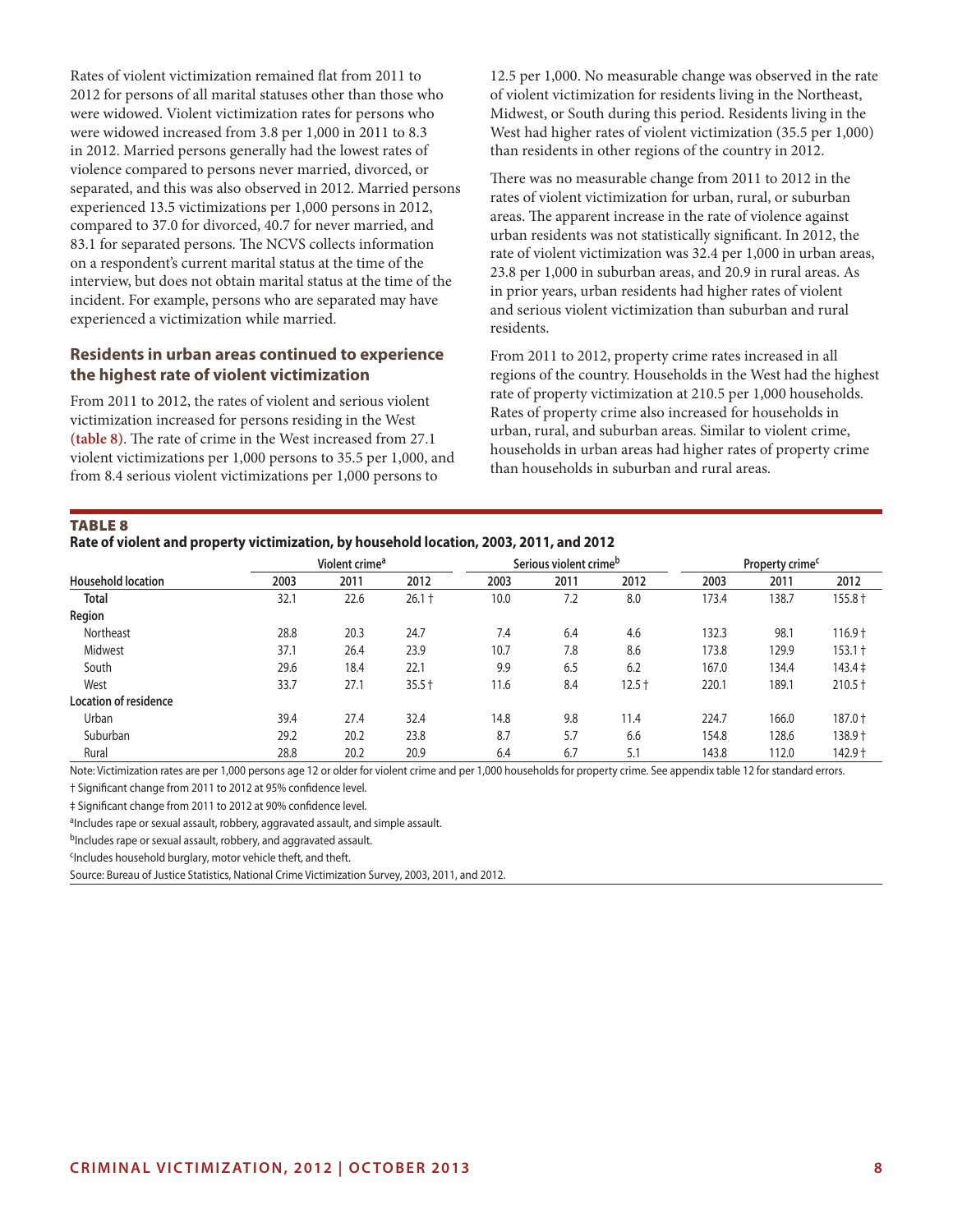# **The NCVS and UCR show somewhat different change in crime from 2011 to 2012**

The annual increase in violent victimizations in 2012, based on the Bureau of Justice Statistics' (BJS) National Crime Victimization Survey (NCVS), was consistent with the overall increase in violent crime shown in the findings from the FBI's Uniform Crime Reporting (UCR) Program **(table 9)**. The increase in property victimizations from the NCVS was inconsistent with the FBI's finding of a slight decline in overall property crime.

Since the NCVS and UCR measure an overlapping, but not identical, set of offenses and use different methodologies, congruity between the estimates is not expected. Throughout the 40-year history of the NCVS, both programs have generally demonstrated similar year-to-year increases or decreases in the levels of overall violent and property crimes. However, this has not been the case for some years and for many specific crime types.

As measured by the UCR, violent crime includes murder and nonnegligent manslaughter, forcible rape, robbery, and aggravated assault. Property crime includes burglary, larceny-theft, arson, and motor vehicle theft. The UCR measures crimes known to the police, occurring against both persons and businesses. The FBI obtains data on crimes from law enforcement agencies, while the NCVS collects data through interviews with victims. Additional information about the differences between the two programs can be found in *The Nation's Two Crime Measures*, NCJ 122705, BJS web, October 2004.

Significant methodological and definitional differences exist between the NCVS and UCR:

- The NCVS obtains estimates of crimes both reported and not reported to the police, while the UCR collects data on crimes known to and recorded by the police.
- The UCR includes homicide, arson, and commercial crimes, while the NCVS excludes these crime types.
- The UCR excludes simple assault and sexual assault, which are included in the NCVS.2
- $\blacksquare$  The NCVS data are estimates from a nationally representative sample of U.S. households, whereas the UCR data are based on the actual counts of offenses reported by law enforcement jurisdictions.

2Simple assaults include attacks or attempted attacks without a weapon resulting in either no injury or minor injury. Sexual assaults include attacks or attempted attacks generally involving unwanted sexual contact between the victim and offender that may or may not involve force.

■ The NCVS excludes crimes against children age 11 or younger, persons in institutions (e.g., nursing homes and correctional institutions), and may exclude highly mobile populations and the homeless; however, victimizations against these persons may be included in the UCR.

Given these differences, the two measures of crime should be considered to complement each other and provide a more comprehensive picture of crime in the United States.

The number of violent crimes known to the police as measured by the UCR increased by 0.7%, from 2011 to 2012, and the number of property crimes declined by about 0.9%. During the same period, the number of violent crimes in the NCVS increased by 17.7% and the number of property crimes increased by 15.0%. The UCR reported slight increases in the number of homicides (up 1.1%), aggravated assaults (up 1.1%), and motor vehicle theft (up 0.6%), and reported declines in the number of robberies (down 0.1%) and burglaries (down 3.7%). The number of robberies reported in the NCVS slightly increased by 33.1%. The NCVS did not measure a statistically significant change in either the overall number of victimizations or the number of victimizations reported to police for other crime types.

#### **TABLE 9**

#### **Percent change in the number of crimes reported in UCR and NCVS, 2011–2012**

|                            |            |             | <b>NCVS</b>           |
|----------------------------|------------|-------------|-----------------------|
| Type of crime              | <b>UCR</b> | Total       | Reported<br>to police |
| Violent crime <sup>a</sup> | 0.7%       | $17.7%$ $+$ | 6.2%                  |
| Serious violent crimeb     | $\sim$     | 12.4        | $-0.2$                |
| Murder                     | 1.1        | $\sim$      | $\sim$                |
| Forcible rape <sup>c</sup> | 0.2        | 42.0        | 49.6                  |
| Robbery                    | $-0.1$     | $33.1 \pm$  | 12.2                  |
| Aggravated assault         | 1.1        | $-5.4$      | $-11.3$               |
| <b>Property crime</b>      | $-0.9%$    | 15.0% +     | 4.5%                  |
| <b>Burglary</b>            | $-3.7$     | 4.2         | 10.7                  |
| Motor vehicle theft        | 0.6        | 0.9         | $-4.5$                |

~ Not applicable.

† Significant change from 2011 to 2012 at 95% confidence level .

‡ Significant change from 2011 to 2012 at 90% confidence level.

aUCR estimates include murder, forcible rape, robbery, and aggravated assault. NCVS estimates exclude murder and include simple assault.

bNCVS measures include rape or sexual assault, robbery, and aggravated assault.

cNCVS estimates include rape and other sexual assault, as well as measures of victimization against males and females.

Sources: Bureau of Justice Statistics, National Crime Victimization Survey, 2011–2012; and FBI, *Crime in the United States, 2012*.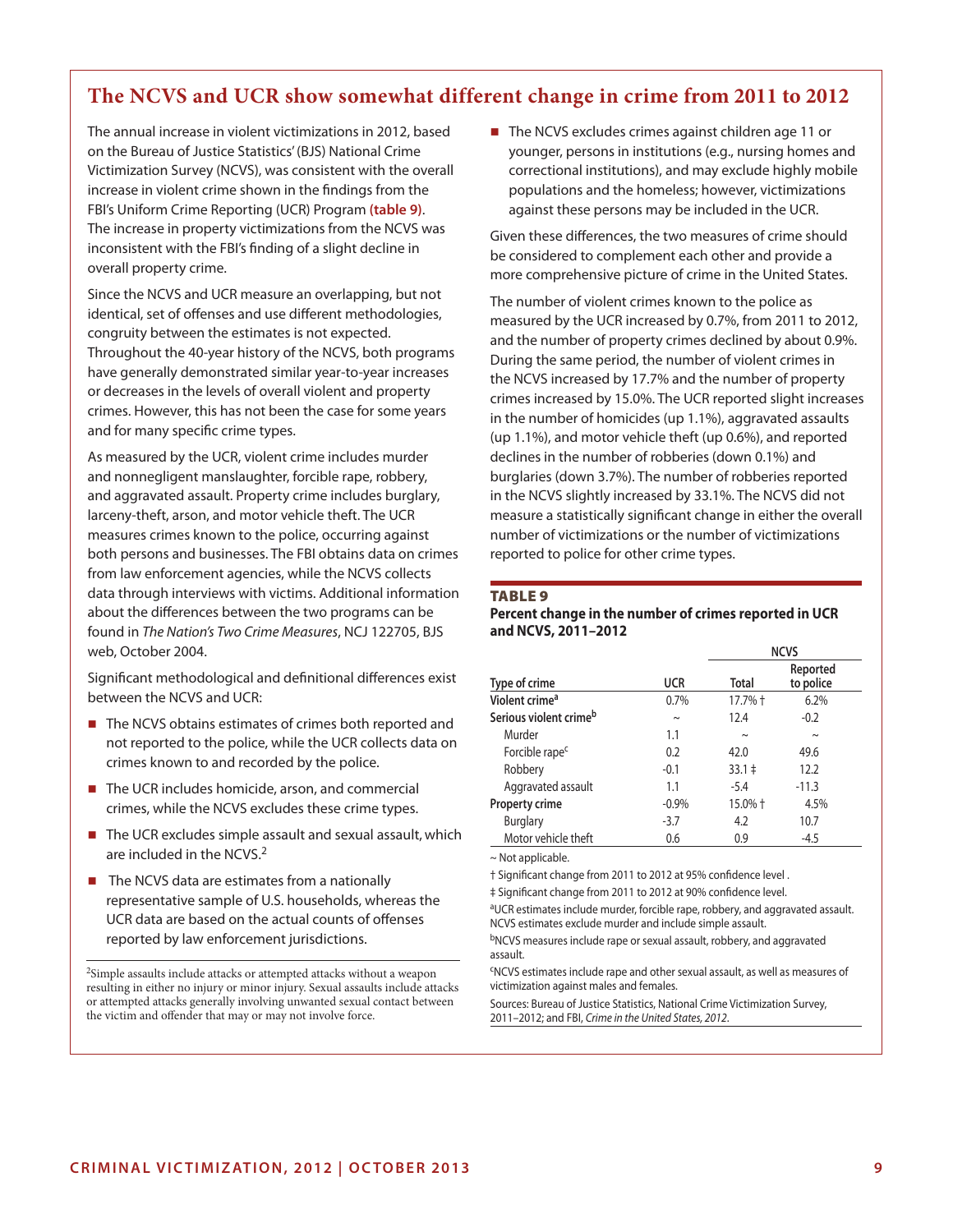# **Methodology**

## **Survey coverage**

The National Crime Victimization Survey (NCVS) is an annual data collection conducted by the U.S. Census Bureau for the Bureau of Justice Statistics (BJS). The NCVS is a self-report survey in which interviewed persons are asked about the number and characteristics of victimizations experienced during the prior 6 months. The NCVS collects information on nonfatal personal crimes (rape or sexual assault, robbery, aggravated and simple assault, and personal larceny) and household property crimes (burglary, motor vehicle theft, and other theft) both reported and not reported to police. In addition to providing annual level and change estimates on criminal victimization, the NCVS is the primary source of information on the nature of criminal victimization incidents.

Survey respondents provide information about themselves (e.g., age, sex, race and Hispanic origin, marital status, education level, and income) and whether they experienced a victimization. Information is collected for each victimization incident, about the offender (e.g., age, race and Hispanic origin, sex, and victim-offender relationship), characteristics of the crime (including time and place of occurrence, use of weapons, nature of injury, and economic consequences), whether the crime was reported to police, reasons the crime was or was not reported, and experiences with the criminal justice system.

The NCVS is administered to persons age 12 or older from a nationally representative sample of households in the United States. The NCVS defines a household as a group of members who all reside at a sampled address. Persons are considered household members when the sampled address is their usual place of residence at the time of the interview and when they have no usual place of residence elsewhere. Once selected, households remain in the sample for 3 years, and eligible persons in these households are interviewed every 6 months either in person or over the phone for a total of seven interviews.

Generally, all first interviews are conducted in-person. New households rotate into the sample on an ongoing basis to replace outgoing households that have been in sample for the 3-year period. The sample includes persons living in group quarters, such as dormitories, rooming houses, and religious group dwellings, and excludes persons living in military barracks and institutional settings, such as correctional or hospital facilities, and the homeless. (For more information, see the Survey Methodology for *Criminal Victimization in the United States, 2008*, NCJ 231173, BJS web, May 2011.)

#### **Nonresponse and weighting adjustments**

In 2012, 92,390 households and 162,940 persons age 12 or older were interviewed for the NCVS. Each household was interviewed twice during the year. The response rate was 87% for households and 87% for eligible persons. Victimizations that occurred outside of the United States were excluded from this report. In 2012, less than 1% of the unweighted

victimizations occurred outside of the United States and were excluded from the analyses.

Estimates in this report use data from the 1993 to 2012 NCVS data files, weighted to produce annual estimates of victimization for persons age 12 or older living in U.S. households. Since the NCVS relies on a sample rather than a census of the entire U.S. population, weights are designed to inflate sample point estimates to known population totals and to compensate for survey nonresponse and other aspects of the sample design.

The NCVS data files include both person and household weights. Person weights provide an estimate of the population represented by each person in the sample. Household weights provide an estimate of the U.S. household population represented by each household in the sample. After proper adjustment, both household and person weights are also typically used to form the denominator in calculations of crime rates.

Victimization weights used in this analysis account for the number of persons present during an incident and for high-frequency repeat victimizations (or series victimizations). Series victimizations are similar in type but occur with such frequency that a victim is unable to recall each individual event or describe each event in detail. Survey procedures allow NCVS interviewers to identify and classify these similar victimizations as series victimizations and to collect detailed information on only the most recent incident in the series.

The weight counts series incidents as the actual number of incidents reported by the victim, up to a maximum of 10 incidents. Including series victimizations in national rates results in rather large increases in the level of violent victimization; however, trends in violence are generally similar regardless of whether series victimizations are included.

In 2012, series incidents accounted for about 1% of all victimizations and 4% of all violent victimizations. Weighting series incidents as the number of incidents up to a maximum of 10 incidents produces more reliable estimates of crime levels, while the cap at 10 minimizes the effect of extreme outliers on the rates. Additional information on the series enumeration is detailed in the report *Methods for Counting High Frequency Repeat Victimizations in the National Crime Victimization Survey*, NCJ 237308, BJS web, April 2012.

#### **Standard error computations**

When national estimates are derived from a sample, as with the NCVS, caution must be taken when comparing one estimate to another estimate or when comparing estimates over time. Although one estimate may be larger than another, estimates based on a sample have some degree of sampling error. The sampling error of an estimate depends on several factors, including the amount of variation in the responses, and the size of the sample. When the sampling error around an estimate is taken into account, the estimates that appear different may not be statistically different.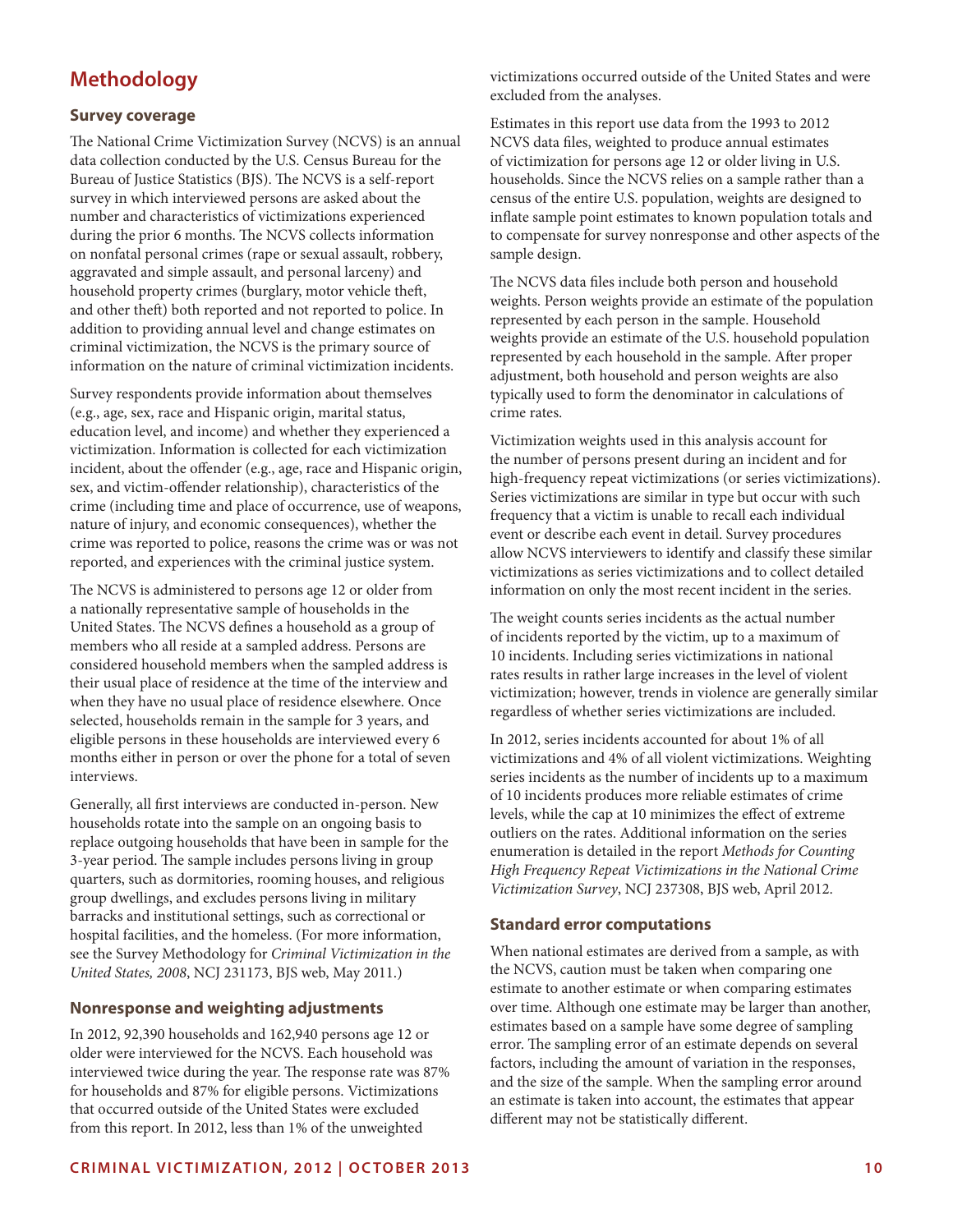One measure of the sampling error associated with an estimate is the standard error. The standard error can vary from one estimate to the next. Generally, an estimate with a small standard error provides a more reliable approximation of the true value than an estimate with a large standard error. Estimates with relatively large standard errors are associated with less precision and reliability and should be interpreted with caution.

In order to generate standard errors around numbers and estimates from the NCVS, the Census Bureau produced generalized variance function (GVF) parameters for BJS. The GVFs take into account aspects of the NCVS complex sample design and represent the curve fitted to a selection of individual standard errors based on the Jackknife Repeated Replication technique. The GVF parameters were used to generate standard errors for each point estimate (such as counts, percentages, and rates) in this report.

BJS conducted tests to determine whether differences in estimated numbers and percentages in this report were statistically significant once sampling error was taken into account. Using statistical programs developed specifically for the NCVS, all comparisons in the text were tested for significance. The Student's t-statistic was the primary test procedure, which tests the difference between two sample estimates.

Data users can use the estimates and the standard errors of the estimates provided in this report to generate a confidence interval around the estimate as a measure of the margin of error. The following example illustrates how standard errors can be used to generate confidence intervals:

According to the NCVS, in 2012, the violent victimization rate among persons age 12 or older was 26.1 per 1,000 persons (see table 1). Using the GVFs, it was determined that the estimated victimization rate estimate has a standard error of 1.2 (see appendix table 2). A confidence interval around the estimate was generated by multiplying the standard errors by  $\pm 1.96$  (the t-score of a normal, two- tailed distribution that excludes 2.5% at either end of the distribution). Therefore, the 95% confidence interval around the 26.1 estimate from 2012 is 26.1  $\pm$ (1.2 X 1.96) or (23.8 to 28.5). In others words, if different samples using the same procedures were taken from the U.S. population in 2012, 95% of the time the violent victimization rate would fall between 23.8 and 28.5 per 1,000 persons.

In this report, BJS also calculated a coefficient of variation (CV) for all estimates, representing the ratio of the standard error to the estimate. CVs provide a measure of reliability and a means to compare the precision of estimates across measures with differing levels or metrics. In cases where the CV was greater than 50%, or the unweighted sample had 10 or fewer cases, the estimate was noted with a "!" symbol (Interpret data with caution. Estimate based on 10 or fewer sample cases, or the coefficient of variation is greater than 50%).

# **National Crime Victimization Survey (NCVS) restoration and redesign**

In 1972, the Bureau of Justice Statistics (BJS) instituted the National Crime Victimization Survey (NCVS), formerly known as the National Crime Survey (NCS), to produce national estimates of the levels and characteristics of criminal victimization in the United States, including crime not reported to police departments. Along with the FBI's Uniform Crime Reporting (UCR) Program, the NCVS constitutes a key component of our nation's system to measure the extent and nature of crime in the United States.

In 2008, BJS sponsored an expert panel study carried out by the National Research Council of the National Academies to review the survey's methodology and provide guidelines for options to redesign the NCVS. The panel's recommendations are contained in *Surveying Victims: Options for Conducting the National Crime Victimization Survey* (National Research Council, 2008). In response to these recommendations, BJS initiated a two-prong approach to redesign and restore the NCVS with the ultimate goals to improve the survey's methodology, contain costs, assure sustainability, increase value to national and local stakeholders, and better meet the challenges of measuring the extent, characteristics, and consequences of criminal victimization.

To restore the quality of the NCVS data, BJS and the U.S. Census Bureau implemented two large-scale interventions. First, the number of sample cases was increased to improve the stability and precision of national and subgroup estimates of victimization. Second, in late 2011, refresher training and performance monitoring of field representatives (FR) were initiated to improve the quality and costs associated with data collection. The effects of these interventions have been monitored in an effort to maintain consistent year-to-year comparisons. BJS continues to evaluate the impact of each on-going intervention on criminal victimization estimates and other estimates of data quality, including response rates and measures of interview quality.

# **Methodological changes to the NCVS in 2006**

Methodological changes implemented in 2006 may have affected the crime estimates for that year to such an extent that they are not comparable to estimates from other years.

Evaluation of 2007 and later data from the NCVS conducted by BJS and the Census Bureau found a high degree of confidence that estimates for 2007, 2008, 2009, 2010, 2011, and 2012 are consistent with and comparable to estimates for 2005 and previous years. The reports, *Criminal Victimization, 2006*, NCJ 219413, December 2007; *Criminal Victimization, 2007*, NCJ 224390, December 2008; *Criminal Victimization, 2008,* NCJ 227777, September 2009; *Criminal Victimization, 2009*, NCJ 231327, October 2010; *Criminal Victimization, 2010*, NCJ 235508, September 2011; and *Criminal Victimization, 2011*, NCJ 239437, October 2012, are available on the BJS website.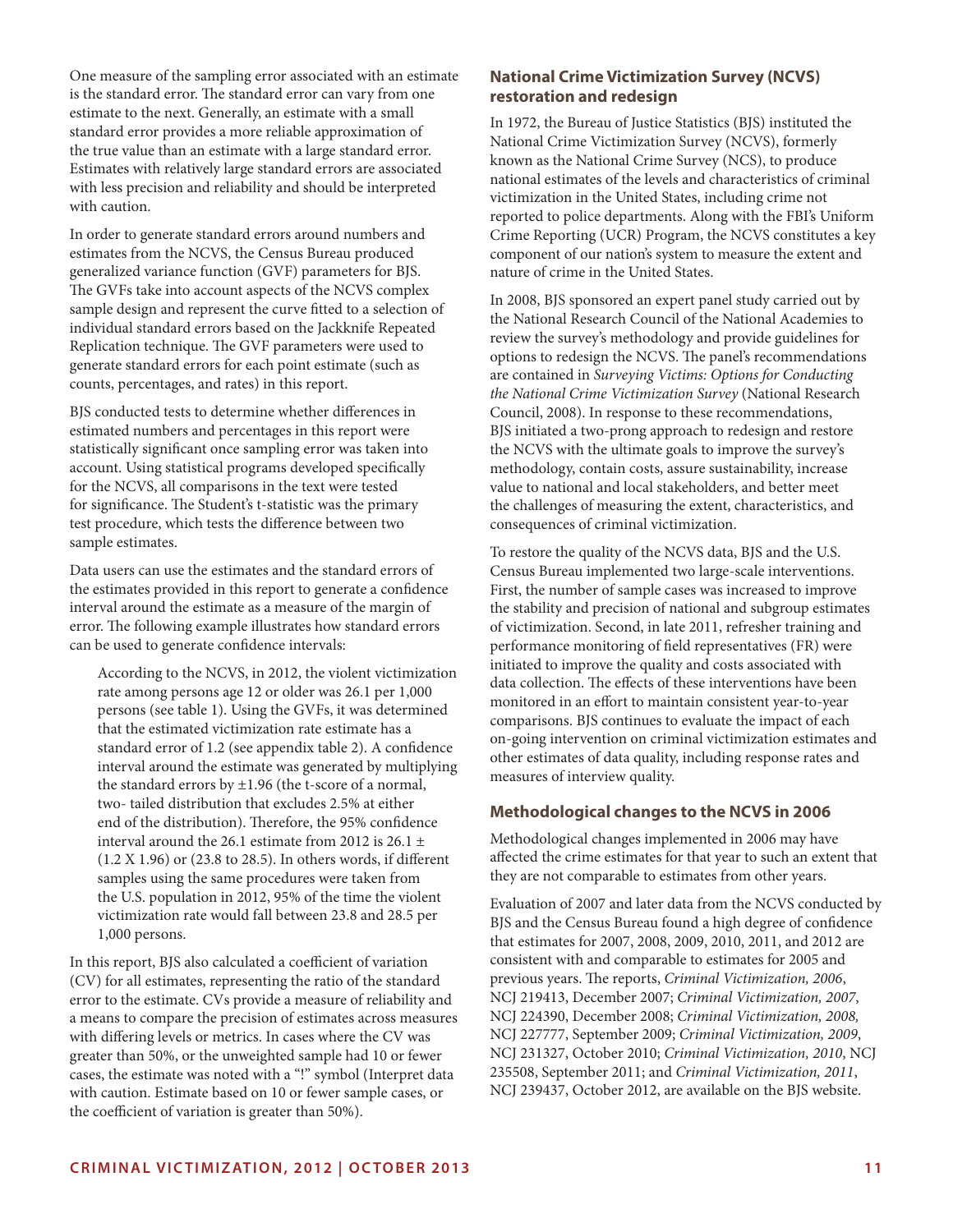#### Appendix Table 1 **Estimates and standard errors for figure 1: Violent victimization reported and not reported to police, 1993–2012**

|                   |                        | Rate <sup>a</sup>         |                       |              | <b>Standard error</b>     |                       |
|-------------------|------------------------|---------------------------|-----------------------|--------------|---------------------------|-----------------------|
| Year              | <b>Total</b>           | Not reported<br>to police | Reported<br>to police | <b>Total</b> | Not reported<br>to police | Reported<br>to police |
| 1993              | 79.8                   | 45.0                      | 33.8                  | 2.0          | 1.5                       | 1.3                   |
| 1994              | 80.0                   | 46.7                      | 32.4                  | 1.6          | 1.2                       | 1.0                   |
| 1995              | 70.7                   | 40.9                      | 28.9                  | 1.5          | 1.1                       | 0.9                   |
| 1996              | 64.7                   | 37.8                      | 26.1                  | 1.4          | 1.1                       | 0.9                   |
| 1997              | 61.1                   | 34.8                      | 25.6                  | 1.4          | 1.1                       | 0.9                   |
| 1998              | 54.1                   | 29.1                      | 24.6                  | 1.6          | 1.1                       | 1.0                   |
| 1999              | 47.2                   | 26.3                      | 20.3                  | 1.4          | 1.0                       | 0.8                   |
| 2000              | 37.5                   | 19.9                      | 17.2                  | 1.3          | 0.8                       | 0.8                   |
| 2001              | 32.6                   | 16.2                      | 16.0                  | 1.1          | 0.7                       | 0.7                   |
| 2002              | 32.1                   | 15.3                      | 16.3                  | 1.1          | 0.7                       | 0.7                   |
| 2003              | 32.1                   | 16.2                      | 15.2                  | 1.0          | 0.7                       | 0.7                   |
| 2004              | 27.8                   | 13.6                      | 14.0                  | 0.9          | 0.6                       | 0.6                   |
| 2005              | 28.4                   | 15.0                      | 13.0                  | 1.1          | 0.8                       | 0.7                   |
| 2006 <sup>b</sup> | 34.1                   | 17.7                      | 15.9                  | 1.0          | 0.8                       | 0.8                   |
| 2007              | 27.2                   | 14.7                      | 12.2                  | 1.0          | 0.7                       | 0.7                   |
| 2008              | 25.3                   | 13.3                      | 11.8                  | 1.6          | 1.1                       | 1.0                   |
| 2009              | 22.3                   | 12.3                      | 9.8                   | 1.3          | 1.2                       | 1.0                   |
| 2010              | 19.3                   | 9.3                       | 9.9                   | 1.4          | 1.0                       | 1.0                   |
| 2011              | 22.6                   | 10.8                      | 11.1                  | 1.4          | 1.0                       | 1.0                   |
| 2012              | 26.1                   | 14.0                      | 11.5                  | 1.2          | 1.0                       | 0.9                   |
| $20 - 400$        | $\mathbf{r}$<br>$\sim$ |                           |                       |              |                           |                       |

aPer 1,000 persons age 12 or older.

bDue to methodological changes in the 2006 NCVS, use caution when comparing 2006 criminal victimization estimates to other years. See *Criminal Victimization, 2007*, NCJ 224390, BJS web, December 2008, for more information.

Source: Bureau of Justice Statistics, National Crime Victimization Survey, 1993–2012.

# Appendix Table 2 **Standard errors for table 1: Violent victimization, by type of violent crime, 2003, 2011, and 2012**

|                                         |         | <b>Number</b> |         |      | Rate <sup>*</sup> |      |
|-----------------------------------------|---------|---------------|---------|------|-------------------|------|
| Type of violent crime                   | 2003    | 2011          | 2012    | 2003 | 2011              | 2012 |
| <b>Violent crime</b>                    | 243,217 | 356,534       | 313,834 | 1.0  | 1.4               | 1.2  |
| Rape/sexual assault                     | 36,759  | 41,320        | 54,400  | 0.2  | 0.2               | 0.2  |
| Robbery                                 | 57,508  | 71,615        | 83,684  | 0.2  | 0.3               | 0.3  |
| Assault                                 | 222,489 | 322,168       | 282,460 | 0.9  | 1.3               | 1.1  |
| Aggravated assault                      | 84,632  | 110,381       | 99,221  | 0.4  | 0.4               | 0.4  |
| Simple assault                          | 193,154 | 274,054       | 251,674 | 0.8  | 1.1               | 1.0  |
| Domestic violence                       | 95,202  | 148,339       | 126,882 | 0.4  | 0.6               | 0.5  |
| Intimate partner violence               | 76,892  | 107,289       | 95,014  | 0.3  | 0.4               | 0.4  |
| Violent crime involving injury          | 115,337 | 155,576       | 147,036 | 0.5  | 0.6               | 0.6  |
| Serious violent crime                   | 118,968 | 162,723       | 153,202 | 0.5  | 0.6               | 0.6  |
| Serious domestic violence               | 58,083  | 60,306        | 61,294  | 0.2  | 0.2               | 0.2  |
| Serious intimate partner violence       | 49,626  | 47,843        | 47,019  | 0.2  | 0.2               | 0.2  |
| Serious violent crime involving weapons | 103,374 | 135,857       | 137,053 | 0.4  | 0.5               | 0.5  |
| Serious violent crime involving injury  | 72,979  | 92,765        | 91,259  | 0.3  | 0.4               | 0.3  |
| *Per 1,000 persons age 12 or older.     |         |               |         |      |                   |      |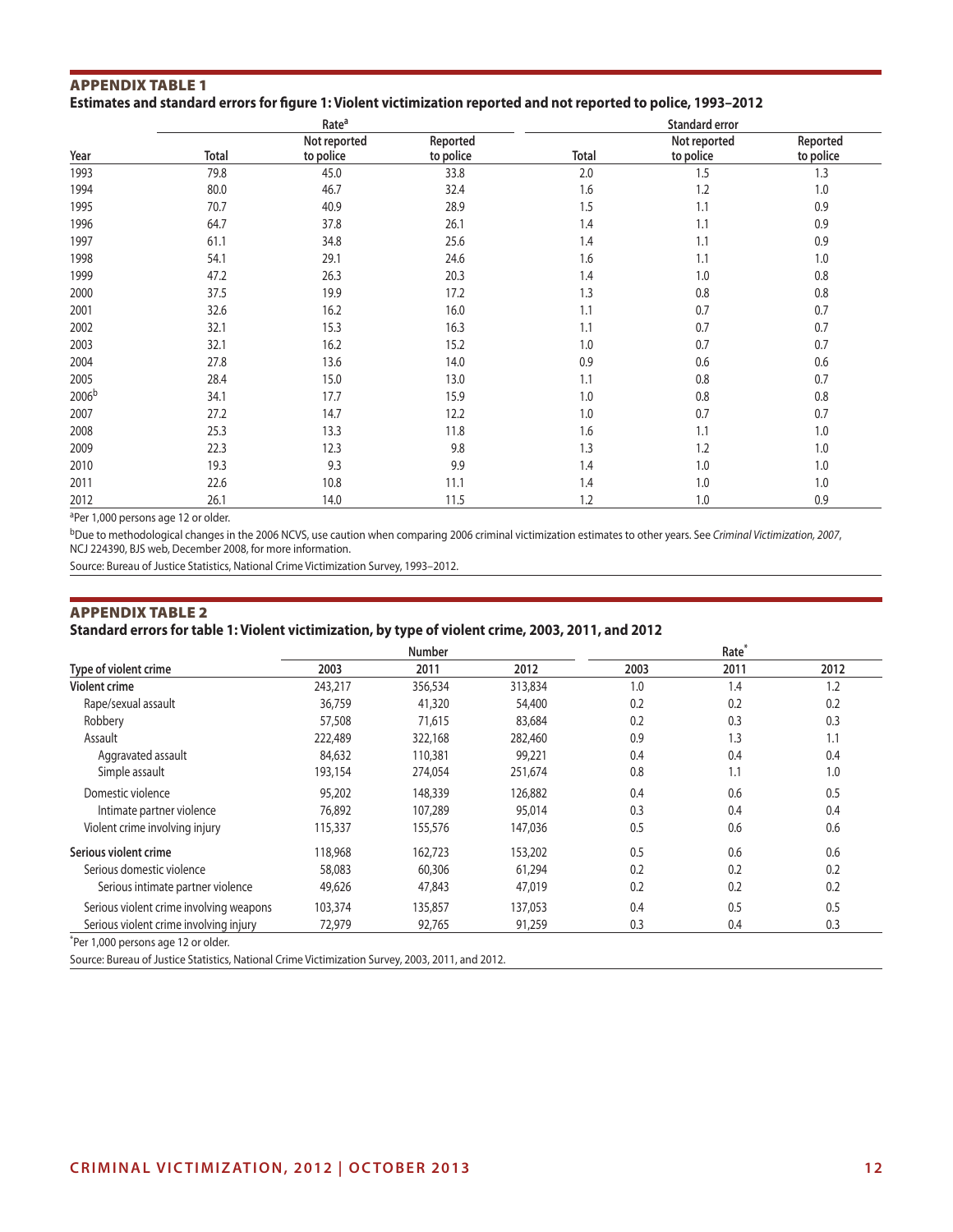# Appendix Table 3

#### **Standard errors for table 2: Firearm violence, 2003, 2011, and 2012**

|                                                                                                                                                                                                                             | 2003   | 2011   | 2012   |
|-----------------------------------------------------------------------------------------------------------------------------------------------------------------------------------------------------------------------------|--------|--------|--------|
| <b>Firearm incidents</b>                                                                                                                                                                                                    | 42,668 | 65,371 | 62,863 |
| <b>Firearm victimizations</b>                                                                                                                                                                                               | 47,783 | 70,968 | 65,925 |
| Rate of firearm violence                                                                                                                                                                                                    | 0.2    | 0.3    | 0.3    |
| Reported to the police                                                                                                                                                                                                      | 0.2    | 0.2    | 0.2    |
| Not reported to the police                                                                                                                                                                                                  | 0.1    | 0.1    | 0.1    |
| Percent of all violent incidents                                                                                                                                                                                            | 0.6    | 1.1    | 0.9    |
| Percent reported to the police                                                                                                                                                                                              | 4.1    | 5.2    | 5.6    |
| $C_1$ and $D_2$ and $D_3$ and $D_4$ and $D_5$ and $D_6$ and $D_7$ and $D_8$ and $D_7$ and $D_8$ and $D_7$ and $D_8$ and $D_7$ and $D_8$ and $D_8$ and $D_9$ and $D_9$ and $D_9$ and $D_9$ and $D_9$ and $D_9$ and $D_9$ and |        |        |        |

Source: Bureau of Justice Statistics, National Crime Victimization Survey, 2003, 2011, and 2012.

#### Appendix Table 4

| <b>Estimates for figure 2: Homicide victimization, 1993-2011</b> |  |  |  |  |
|------------------------------------------------------------------|--|--|--|--|
|------------------------------------------------------------------|--|--|--|--|

| Year              | Rate <sup>a</sup> |  |
|-------------------|-------------------|--|
| 1993              | 9.9               |  |
| 1994              | 9.3               |  |
| 1995              | 8.5               |  |
| 1996              | 7.7               |  |
| 1997              | 7.2               |  |
| 1998              | 6.5               |  |
| 1999              | 6.1               |  |
| 2000              | 6.0               |  |
| 2001b             | 7.1               |  |
| 2002              | 6.1               |  |
| 2003              | 6.1               |  |
| 2004              | 5.9               |  |
| 2005              | 6.1               |  |
| 2006              | 6.2               |  |
| 2007              | 6.1               |  |
| 2008              | 5.9               |  |
| 2009              | 5.5               |  |
| 2010              | 5.3               |  |
| 2011 <sup>c</sup> | 5.1               |  |

Note: Excludes homicides due to legal intervention and operations of war. aPer 100,000 persons.

bHomicide estimates that occurred as a result of the events of September 11, 2001, are included in the total number of homicides.

cPreliminary estimates retrieved from Hoyert, D.L., & Xu, J.Q. (2012). Deaths: Preliminary data for 2011. *National Vital Statistics Reports, 61(6)*.

Source: Centers for Disease Control and Prevention, National Center for Injury Prevention and Control. Web-based Injury Statistics Query and Reporting System (WISQARS), 1993–2010. Retrieved from www.cdc.gov/ncipc/wisqars.

# Appendix Table 5

**Standard errors for table 3: Property victimization, by type of property crime, 2003, 2011, and 2012**

|                                                                                        |        | <b>Number</b><br>Rate   |        |      |      |      |  |  |
|----------------------------------------------------------------------------------------|--------|-------------------------|--------|------|------|------|--|--|
| Type of crime                                                                          | 2003   | 2011                    | 2012   | 2003 | 2011 | 2012 |  |  |
| Property crime                                                                         |        | 367,118 430,952 387,502 |        | 3.2  | 3.5  | 3.1  |  |  |
| Household burglary                                                                     |        | 133.554 175.099 146.105 |        | 1.2  | 1.4  | 1.2  |  |  |
| Motor vehicle theft                                                                    | 60.671 | 62,550                  | 49.704 | 0.5  | 0.5  | 0.4  |  |  |
| Theft                                                                                  |        | 316,252 367,910 336,706 |        | 2.8  | 3.0  | 2.7  |  |  |
| Source: Bureau of Justice Statistics, National Crime Victimization Survey, 2003, 2011, |        |                         |        |      |      |      |  |  |

and 2012.

#### Appendix Table 6

**Standard errors for table 4: Percent of victimization reported to police, by type of crime, 2003, 2011, and 2012**

| Type of crime                           | 2003 | 2011 | 2012 |
|-----------------------------------------|------|------|------|
| <b>Violent crime</b>                    | 1.4  | 2.6  | 2.1  |
| Rape/sexual assault                     | 5.3  | 6.0  | 5.7  |
| Robbery                                 | 3.7  | 5.2  | 4.8  |
| Assault                                 | 1.5  | 2.7  | 2.3  |
| Aggravated assault                      | 2.9  | 4.2  | 4.2  |
| Simple assault                          | 1.6  | 2.8  | 2.4  |
| Domestic violence                       | 2.8  | 4.0  | 4.0  |
| Intimate partner violence               | 3.2  | 4.6  | 4.7  |
| Violent crime involving injury          | 2.4  | 3.9  | 3.6  |
| Serious violent crime                   | 2.2  | 3.6  | 3.3  |
| Serious domestic violence               | 3.9  | 6.1  | 6.0  |
| Serious intimate partner violence       | 4.3  | 6.9  | 7.3  |
| Serious violent crime involving weapons | 2.6  | 4.0  | 3.8  |
| Serious violent crime involving injury  | 3.2  | 4.8  | 4.8  |
| <b>Property crime</b>                   | 0.8  | 1.1  | 0.8  |
| <b>Burglary</b>                         | 1.7  | 2.0  | 1.7  |
| Motor vehicle theft                     | 2.4  | 3.2  | 3.1  |
| Theft                                   | 0.9  | 1.1  | 0.8  |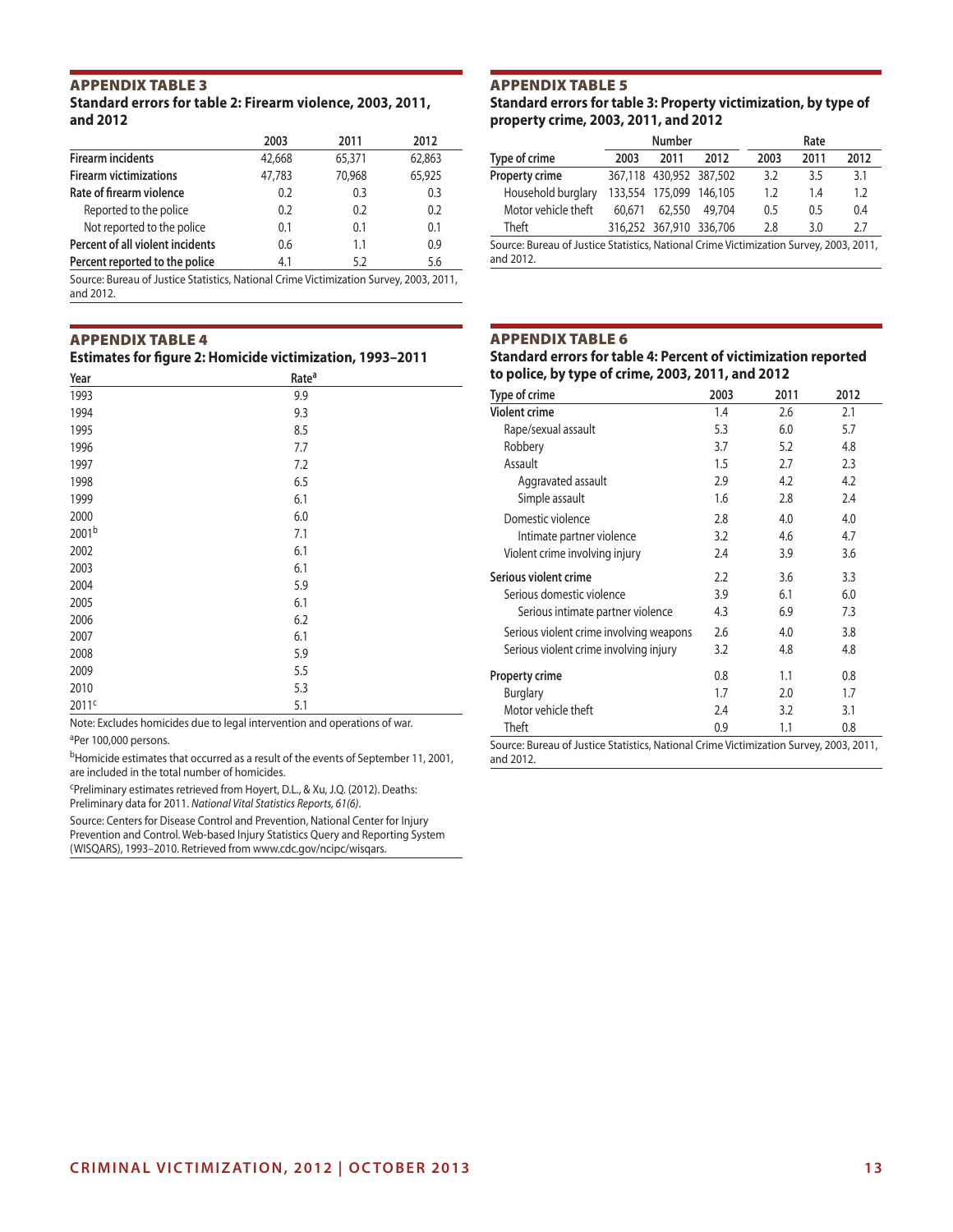# Appendix Table 7 **Violent victimization rate for crimes reported and not reported to police, by type of crime, 2003, 2011, and 2012**

|                                                                                                  |      | Reported to police |      | Not reported to police |      |      |  |  |
|--------------------------------------------------------------------------------------------------|------|--------------------|------|------------------------|------|------|--|--|
| Type of crime                                                                                    | 2003 | 2011               | 2012 | 2003                   | 2011 | 2012 |  |  |
| <b>Violent crime</b>                                                                             | 0.7  | 1.0                | 0.9  | 0.7                    | 1.0  | 1.0  |  |  |
| Rape/sexual assault                                                                              | 0.1  | 0.1                | 0.1  | 0.1                    | 0.1  | 0.2  |  |  |
| Robbery                                                                                          | 0.2  | 0.2                | 0.2  | 0.1                    | 0.1  | 0.2  |  |  |
| Assault                                                                                          | 0.6  | 0.9                | 0.8  | 0.7                    | 0.9  | 0.9  |  |  |
| Aggravated assault                                                                               | 0.3  | 0.4                | 0.3  | 0.2                    | 0.2  | 0.2  |  |  |
| Simple assault                                                                                   | 0.5  | 0.7                | 0.6  | 0.6                    | 0.8  | 0.8  |  |  |
| Domestic violence                                                                                | 0.3  | 0.4                | 0.3  | 0.2                    | 0.3  | 0.3  |  |  |
| Intimate partner violence                                                                        | 0.2  | 0.3                | 0.2  | 0.2                    | 0.2  | 0.2  |  |  |
| Violent crime involving injury                                                                   | 0.3  | 0.4                | 0.4  | 0.3                    | 0.3  | 0.3  |  |  |
| Serious violent crime                                                                            | 0.4  | 0.5                | 0.5  | 0.3                    | 0.4  | 0.4  |  |  |
| Serious domestic violence                                                                        | 0.2  | 0.2                | 0.2  | 0.1                    | 0.1  | 0.1  |  |  |
| Serious intimate partner violence                                                                | 0.2  | 0.1                | 0.1  | 0.1                    | 0.1  | 0.1  |  |  |
| Serious violent crime involving weapons                                                          | 0.3  | 0.4                | 0.4  | 0.2                    | 0.2  | 0.3  |  |  |
| Serious violent crime involving injury                                                           | 0.2  | 0.3                | 0.2  | 0.2                    | 0.2  | 0.2  |  |  |
| <b>Property crime</b>                                                                            | 1.9  | 2.1                | 1.7  | 2.6                    | 2.8  | 2.5  |  |  |
| <b>Burglary</b>                                                                                  | 0.9  | 1.0                | 0.8  | 0.8                    | 0.9  | 0.7  |  |  |
| Motor vehicle theft                                                                              | 0.5  | 0.4                | 0.4  | 0.2                    | 0.2  | 0.2  |  |  |
| Theft                                                                                            | 1.5  | 1.5                | 1.2  | 2.3                    | 2.5  | 2.3  |  |  |
| Source: Bureau of Justice Statistics, National Crime Victimization Survey, 2003, 2011, and 2012. |      |                    |      |                        |      |      |  |  |

#### Appendix Table 8

**Estimates and standard errors for figure 3: Rate of violent victimization, by type of crime, 1993–2012**

|       |                               |                        | Rate <sup>a</sup> |                       |                   | <b>Standard error</b>         |                         |         |                       |                   |  |  |
|-------|-------------------------------|------------------------|-------------------|-----------------------|-------------------|-------------------------------|-------------------------|---------|-----------------------|-------------------|--|--|
| Year  | <b>Total violent</b><br>crime | Rape/sexual<br>assault | Robbery           | Aggravated<br>assault | Simple<br>assault | <b>Total violent</b><br>crime | Rape/ sexual<br>assault | Robbery | Aggravated<br>assault | Simple<br>assault |  |  |
| 1993  | 79.8                          | 4.3                    | 8.3               | 16.5                  | 50.7              | 2.1                           | 0.4                     | 0.5     | 0.8                   | 1.6               |  |  |
| 1994  | 80.0                          | 3.2                    | 7.9               | 16.0                  | 53.0              | 1.7                           | 0.2                     | 0.4     | 0.6                   | 1.3               |  |  |
| 1995  | 70.7                          | 2.6                    | 6.3               | 13.5                  | 48.3              | 1.5                           | 0.2                     | 0.3     | 0.6                   | 1.2               |  |  |
| 1996  | 64.7                          | 2.0                    | 6.6               | 13.2                  | 42.9              | 1.5                           | 0.2                     | 0.4     | 0.6                   | 1.2               |  |  |
| 1997  | 61.1                          | 2.5                    | 5.4               | 13.2                  | 40.0              | 1.5                           | 0.2                     | 0.3     | 0.6                   | 1.2               |  |  |
| 1998  | 54.1                          | 1.8                    | 4.4               | 10.4                  | 37.5              | 1.7                           | 0.2                     | 0.3     | 0.6                   | 1.3               |  |  |
| 1999  | 47.2                          | 2.6                    | 4.5               | 8.7                   | 31.3              | 1.4                           | 0.2                     | 0.3     | 0.5                   | 1.1               |  |  |
| 2000  | 37.5                          | 1.6                    | 3.9               | 6.9                   | 25.1              | 1.3                           | 0.2                     | 0.3     | 0.4                   | 1.0               |  |  |
| 2001  | 32.6                          | 2.1                    | 2.9               | 6.0                   | 21.6              | 1.1                           | 0.2                     | 0.3     | 0.4                   | 0.9               |  |  |
| 2002  | 32.1                          | 1.5                    | 2.7               | 5.8                   | 22.1              | 1.1                           | 0.2                     | 0.2     | 0.4                   | 0.9               |  |  |
| 2003  | 32.1                          | 1.4                    | 3.0               | 5.7                   | 22.1              | 1.1                           | 0.2                     | 0.3     | 0.4                   | 0.9               |  |  |
| 2004  | 27.8                          | 1.1                    | 2.6               | 5.9                   | 18.3              | 1.0                           | 0.1                     | 0.2     | 0.4                   | 0.8               |  |  |
| 2005  | 28.4                          | 0.8                    | 3.1               | 5.2                   | 19.2              | 1.1                           | 0.1                     | 0.3     | 0.4                   | 0.9               |  |  |
| 2006b | 34.1                          | 1.9                    | 3.8               | 7.1                   | 21.4              | 1.2                           | 0.2                     | 0.3     | 0.5                   | 0.9               |  |  |
| 2007  | 27.2                          | 1.0                    | 3.1               | 4.9                   | 18.3              | 1.1                           | 0.1                     | 0.3     | 0.4                   | 0.8               |  |  |
| 2008  | 25.3                          | 1.4                    | 2.7               | 3.8                   | 17.4              | 1.7                           | 0.3                     | 0.4     | 0.5                   | 1.4               |  |  |
| 2009  | 22.3                          | 1.2                    | 2.5               | 4.1                   | 14.6              | 1.8                           | 0.2                     | 0.4     | 0.6                   | 1.4               |  |  |
| 2010  | 19.3                          | 1.0                    | 2.2               | 3.4                   | 12.7              | 1.6                           | 0.2                     | 0.4     | 0.5                   | 1.2               |  |  |
| 2011  | 22.6                          | 0.9                    | 2.2               | 4.1                   | 15.4              | 1.6                           | 0.2                     | 0.3     | 0.5                   | 1.2               |  |  |
| 2012  | 26.1                          | 1.3                    | 2.8               | 3.8                   | 18.2              | 1.5                           | 0.2                     | 0.3     | 0.4                   | 1.2               |  |  |

aPer 1,000 persons age 12 or older.

bDue to methodological changes in the 2006 NCVS, use caution when comparing 2006 criminal victimization estimates to other years. *See Criminal Victimization, 2007*, NCJ 224390, BJS website, December 2008, for more information.

Source: Bureau of Justice Statistics, National Crime Victimization Survey, 1993–2012.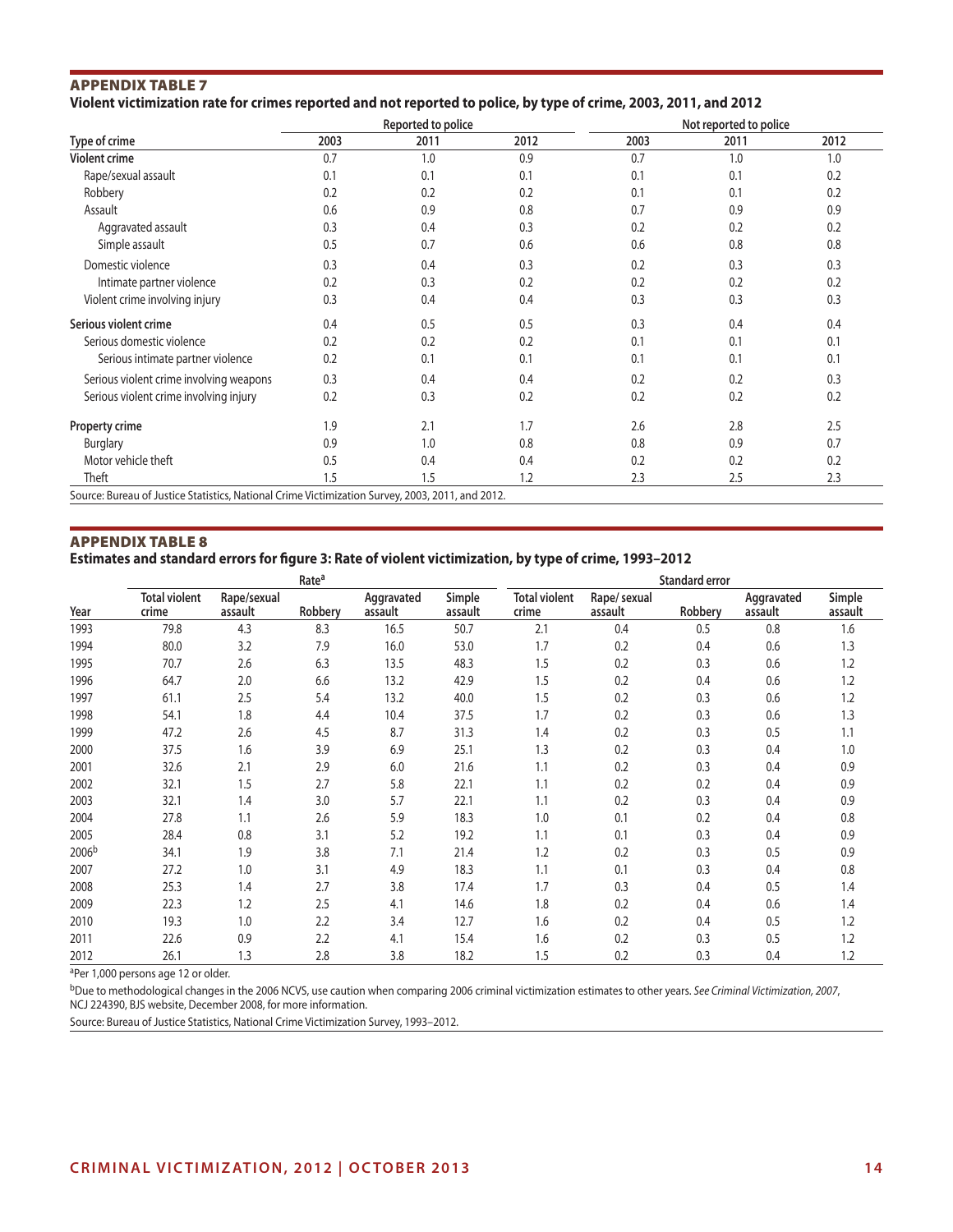#### Appendix Table 9 **Estimates and standard errors for figure 4: Percent of violent victimization, by type of crime, 1993–2012**

|       |                        | Percent |                       |                   | Standard error         |         |                       |                   |  |  |
|-------|------------------------|---------|-----------------------|-------------------|------------------------|---------|-----------------------|-------------------|--|--|
| Year  | Rape/sexual<br>assault | Robbery | Aggravated<br>assault | Simple<br>assault | Rape/sexual<br>assault | Robbery | Aggravated<br>assault | Simple<br>assault |  |  |
| 1993  | 5%                     | 10%     | 21%                   | 64%               | 0.4                    | 0.6     | 0.9                   | 1.1               |  |  |
| 1994  | 4                      | 10      | 20                    | 66                | 0.3                    | 0.5     | 0.7                   | 0.9               |  |  |
| 1995  | 4                      | 9       | 19                    | 68                | 0.3                    | 0.5     | 0.7                   | 0.9               |  |  |
| 1996  |                        | 10      | 20                    | 66                | 0.3                    | 0.5     | 0.7                   | 0.9               |  |  |
| 1997  | 4                      | 9       | 22                    | 65                | 0.4                    | 0.5     | 0.8                   | 1.0               |  |  |
| 1998  |                        | 8       | 19                    | 69                | 0.3                    | 0.6     | 0.9                   | 1.2               |  |  |
| 1999  | 6                      | 10      | 19                    | 66                | 0.5                    | 0.6     | 0.9                   | 1.2               |  |  |
| 2000  | 4                      | 10      | 18                    | 67                | 0.5                    | 0.7     | 1.0                   | 1.3               |  |  |
| 2001  | 6                      | 9       | 19                    | 66                | 0.6                    | 0.7     | 1.0                   | 1.4               |  |  |
| 2002  |                        | 8       | 18                    | 69                | 0.5                    | 0.7     | 1.0                   | 1.3               |  |  |
| 2003  | 4                      | 9       | 18                    | 69                | 0.5                    | 0.7     | 1.0                   | 1.4               |  |  |
| 2004  | 4                      | 9       | 21                    | 66                | 0.5                    | 0.8     | 1.2                   | 1.4               |  |  |
| 2005  |                        | 11      | 18                    | 67                | 0.5                    | 0.9     | 1.2                   | 1.6               |  |  |
| 2006* |                        | 11      | 21                    | 63                | 0.6                    | 0.8     | 1.1                   | 1.5               |  |  |
| 2007  | 4                      | 11      | 18                    | 67                | 0.5                    | 0.9     | 1.1                   | 1.6               |  |  |
| 2008  |                        | 11      | 15                    | 69                | 0.9                    | 1.4     | 1.6                   | 2.5               |  |  |
| 2009  |                        | 11      | 18                    | 65                | 1.0                    | 1.5     | 2.0                   | 2.9               |  |  |
| 2010  |                        | 12      | 17                    | 66                | 1.0                    | 1.6     | 2.0                   | 3.0               |  |  |
| 2011  | 4                      | 10      | 18                    | 68                | 0.7                    | 1.2     | 1.7                   | 2.5               |  |  |
| 2012  | 5                      | 11      | 15                    | 70                | 0.7                    | 1.2     | 1.4                   | 2.1               |  |  |

\*Due to methodological changes in the 2006 NCVS, use caution when comparing 2006 criminal victimization estimates to other years. See *Criminal Victimization, 2007*, NCJ 224390, BJS web, December 2008, for more information.

Source: Bureau of Justice Statistics, National Crime Victimization Survey, 1993–2012.

#### Appendix Table 10

**Standard errors for table 6: Violent crime victims who received assistance from a victim service agency, by type of crime, 2003, 2011, and 2012**

|                                                                                                 | Percent of victims who received services |      |      |  |  |  |  |
|-------------------------------------------------------------------------------------------------|------------------------------------------|------|------|--|--|--|--|
| Type of crime                                                                                   | 2003                                     | 2011 | 2012 |  |  |  |  |
| <b>Violent crime</b>                                                                            | 0.8                                      | 1.1  | 1.0  |  |  |  |  |
| Serious violent crime                                                                           | 1.5                                      | 1.8  | 1.7  |  |  |  |  |
| Rape/sexual assault                                                                             | 4.1                                      | 5.6  | 5.2  |  |  |  |  |
| Robbery                                                                                         | 2.7                                      | 7.4  | 2.1  |  |  |  |  |
| Aggravated assault                                                                              | 1.9                                      | 2.0  | 2.0  |  |  |  |  |
| Simple assault                                                                                  | 0.9                                      | 1.2  | 1.1  |  |  |  |  |
| Violent crime involving injury                                                                  | 1.8                                      | 7.4  | 7.4  |  |  |  |  |
| Violent crime involving weapon                                                                  | 1.6                                      | 2.0  | 1.9  |  |  |  |  |
| Source: Bureau of Justice Statistics, National Crime Victimization Survey, 2003, 2011,<br>2012. |                                          |      |      |  |  |  |  |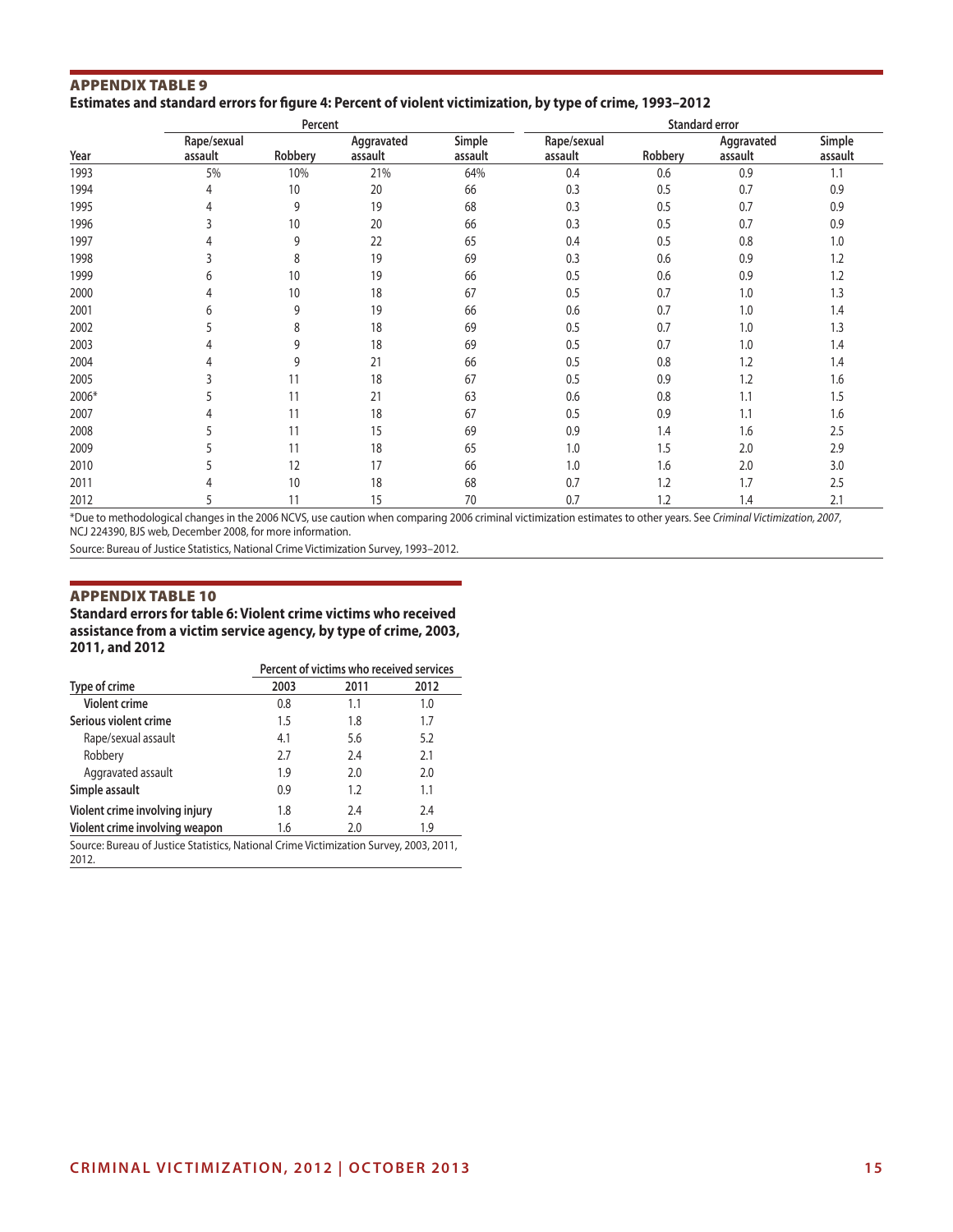### Appendix Table 11 **Standard errors for table 7: Rate of violent victimization, by demographic characteristics of victims, 2003, 2011, and 2012**

|                                              |      | Violent crime |      | Serious violent crime |      |      |  |
|----------------------------------------------|------|---------------|------|-----------------------|------|------|--|
| Demographic characteristics of victims       | 2003 | 2011          | 2012 | 2003                  | 2011 | 2012 |  |
| <b>Total</b>                                 | 1.0  | 1.4           | 1.2  | 0.5                   | 0.6  | 0.6  |  |
| Sex                                          |      |               |      |                       |      |      |  |
| Male                                         | 1.5  | 2.1           | 2.0  | 0.7                   | 0.9  | 1.0  |  |
| Female                                       | 1.3  | 1.7           | 1.7  | 0.7                   | 0.8  | 0.7  |  |
| Race/Hispanic origin                         |      |               |      |                       |      |      |  |
| White                                        | 1.3  | 1.7           | 1.7  | 0.6                   | 0.8  | 0.7  |  |
| Black/African American                       | 2.6  | 3.2           | 3.4  | 1.5                   | 1.8  | 1.7  |  |
| Hispanic/Latino                              | 2.1  | 2.8           | 2.6  | 1.2                   | 1.3  | 1.4  |  |
| American Indian/Alaska Native                | 17.9 | 12.9          | 13.3 | 11.5                  | 6.1  | 9.7  |  |
| Asian/Native Hawaiian/other Pacific Islander | 2.0  | 2.4           | 3.0  | 1.4                   | 1.0  | 2.1  |  |
| Two or more races                            | 17.0 | 11.9          | 9.1  | 10.0                  | 6.9  | 3.9  |  |
| Age                                          |      |               |      |                       |      |      |  |
| $12 - 17$                                    | 4.2  | 4.3           | 4.6  | 2.1                   | 1.7  | 1.7  |  |
| $18 - 24$                                    | 3.6  | 4.9           | 3.9  | 2.1                   | 2.4  | 2.1  |  |
| $25 - 34$                                    | 2.4  | 2.9           | 3.1  | 1.2                   | 1.5  | 1.5  |  |
| $35 - 49$                                    | 1.5  | 2.3           | 2.5  | 0.7                   | 1.1  | 1.2  |  |
| $50 - 64$                                    | 1.3  | 1.6           | 1.6  | 0.6                   | 0.8  | 0.8  |  |
| 65 or older                                  | 0.6  | 0.9           | 1.0  | 0.3                   | 0.5  | 0.5  |  |
| <b>Marital status</b>                        |      |               |      |                       |      |      |  |
| Never married                                | 2.4  | 2.9           | 2.8  | 1.2                   | 1.4  | 1.2  |  |
| Married                                      | 0.9  | 1.2           | 1.2  | 0.4                   | 0.6  | 0.5  |  |
| Widowed                                      | 1.5  | 1.2           | 2.0  | 0.5                   | 0.4  | 1.0  |  |
| Divorced                                     | 3.3  | 4.3           | 3.9  | 1.9                   | 1.7  | 1.8  |  |
| Separated                                    | 9.5  | 10.7          | 11.1 | 6.4                   | 5.7  | 7.3  |  |

#### Appendix Table 12

**Standard errors for table 8: Rate of violent and property victimization, by household location, 2003, 2011, and 2012**

|                                                                                                  |      | <b>Violent crime</b> |      |      | Serious violent crime |      |      | <b>Property crime</b> |      |
|--------------------------------------------------------------------------------------------------|------|----------------------|------|------|-----------------------|------|------|-----------------------|------|
| <b>Household location</b>                                                                        | 2003 | 2011                 | 2012 | 2003 | 2011                  | 2012 | 2003 | 2011                  | 2012 |
| <b>Total</b>                                                                                     | 1.0  | 1.4                  | 1.2  | 0.5  | 0.6                   | 0.6  | 3.2  | 3.5                   | 3.1  |
| Region                                                                                           |      |                      |      |      |                       |      |      |                       |      |
| Northeast                                                                                        | 9.۱  | 2.3                  | 2.5  | 0.9  | 1.1                   | 0.9  | 5.2  | 5.3                   | 4.9  |
| Midwest                                                                                          | 2.0  | 2.7                  | 2.2  | 1.0  | 1.2                   | 1.2  | 5.5  | 5.8                   | 5.2  |
| South                                                                                            | 1.5  | 1.8                  | 1.8  | 0.8  | 0.9                   | 0.8  | 4.6  | 5.1                   | 4.2  |
| West                                                                                             | 2.0  | 2.7                  | 2.8  | 1.1  | 1.2                   | 1.5  | 6.4  | 7.1                   | 6.1  |
| <b>Location of residence</b>                                                                     |      |                      |      |      |                       |      |      |                       |      |
| Urban                                                                                            | 2.0  | 2.5                  | 2.4  | 1.1  | 1.2                   | 1.2  | 5.7  | 5.8                   | 4.9  |
| Suburban                                                                                         | 1.3  | 1.8                  | 1.7  | 0.6  | 0.7                   | 0.7  | 4.0  | 4.5                   | 3.7  |
| Rural                                                                                            | 1.9  | 2.5                  | 2.3  | 0.8  | 1.2                   | 1.0  | 5.4  | 6.1                   | 5.7  |
| Source: Bureau of Justice Statistics, National Crime Victimization Survey, 2003, 2011, and 2012. |      |                      |      |      |                       |      |      |                       |      |